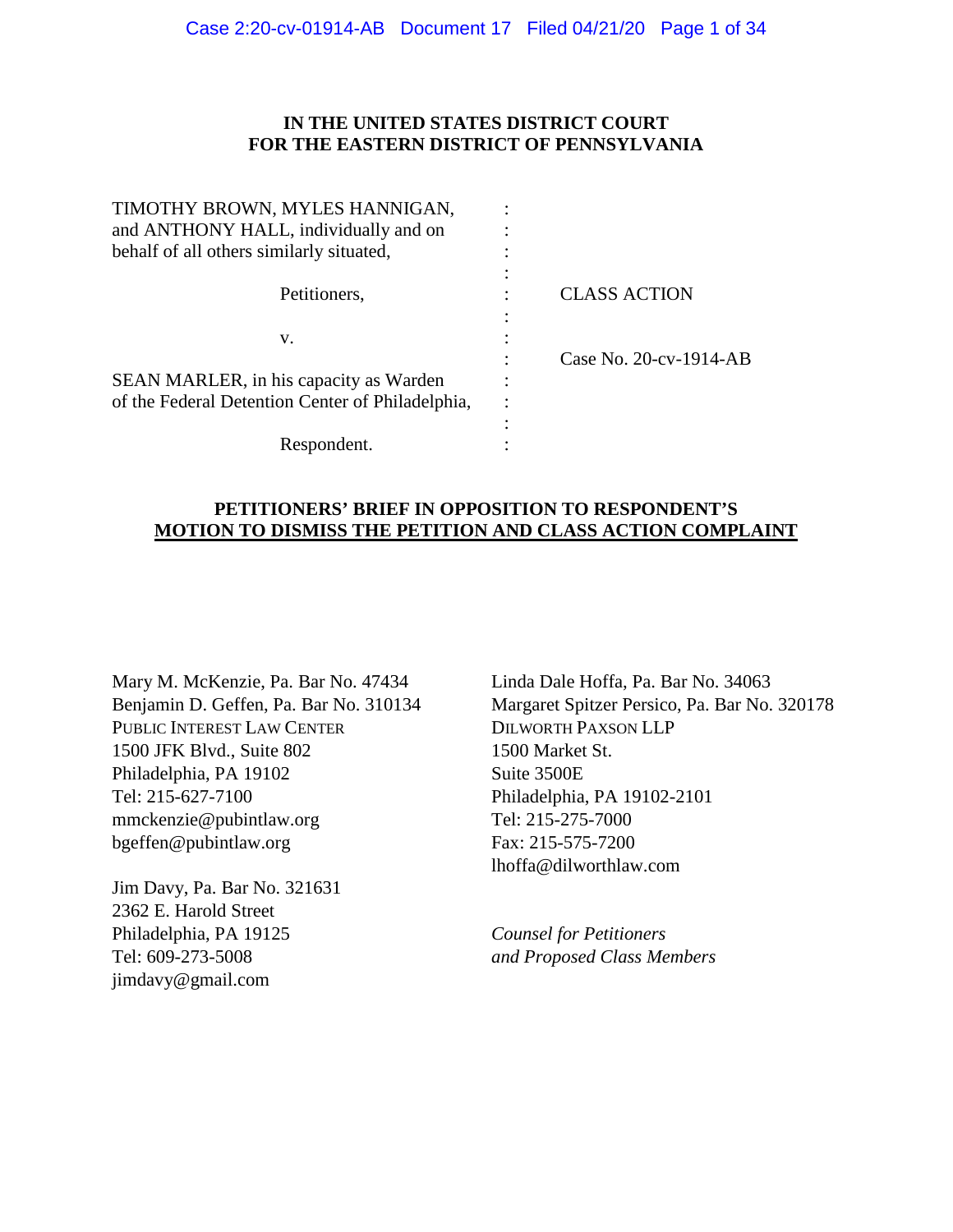# **TABLE OF CONTENTS**

| I.    |                 |                                                                                                                                                                                                                                                    |  |  |  |  |
|-------|-----------------|----------------------------------------------------------------------------------------------------------------------------------------------------------------------------------------------------------------------------------------------------|--|--|--|--|
| II.   |                 |                                                                                                                                                                                                                                                    |  |  |  |  |
| III.  |                 |                                                                                                                                                                                                                                                    |  |  |  |  |
| IV.   |                 | Prisoners may challenge conditions of confinement affecting the fact of their detention or                                                                                                                                                         |  |  |  |  |
|       | A.              | Habeas corpus has long provided a remedy for prisoners to challenge conditions of                                                                                                                                                                  |  |  |  |  |
|       | <b>B.</b>       | Habeas jurisdiction includes petitioners of all types, including pre-sentence and post-                                                                                                                                                            |  |  |  |  |
|       | $\mathcal{C}$ . | This jurisdiction includes petitioners who pursue relief as a class  13                                                                                                                                                                            |  |  |  |  |
| V.    |                 | Petitioners are excused from the administrative exhaustion requirements of Section 2241                                                                                                                                                            |  |  |  |  |
|       | A.              | Petitioners are excused from Section 2241's exhaustion requirements because they<br>are likely to suffer catastrophic health consequences without immediate judicial relief<br>and because pursuing the administrative remedies would be futile 15 |  |  |  |  |
|       | B.              | Petitioners are excused from the exhaustion requirement under the Prison Litigation                                                                                                                                                                |  |  |  |  |
| VI.   |                 | The FDC's exposure of vulnerable detainees to a high risk of COVID-19 infection                                                                                                                                                                    |  |  |  |  |
|       | A.              | The FDC is acting with deliberate indifference to vulnerable detainees' health and                                                                                                                                                                 |  |  |  |  |
|       | B.              |                                                                                                                                                                                                                                                    |  |  |  |  |
| VII.  |                 | The PLRA does not apply to this action, and even if it did, it would not bar the requested                                                                                                                                                         |  |  |  |  |
|       | A.              | The PLRA does not preclude a single district judge from ordering a detainee transfer,<br>nor does it apply to detainee claims that go beyond mere overcrowding 23                                                                                  |  |  |  |  |
|       | <b>B.</b>       | The PLRA does not prohibit the "broad" relief requested, as the novel coronavirus<br>poses an unprecedented risk that cannot be abated by lesser means  25                                                                                         |  |  |  |  |
| VIII. |                 |                                                                                                                                                                                                                                                    |  |  |  |  |
| IX.   |                 |                                                                                                                                                                                                                                                    |  |  |  |  |
| Х.    |                 |                                                                                                                                                                                                                                                    |  |  |  |  |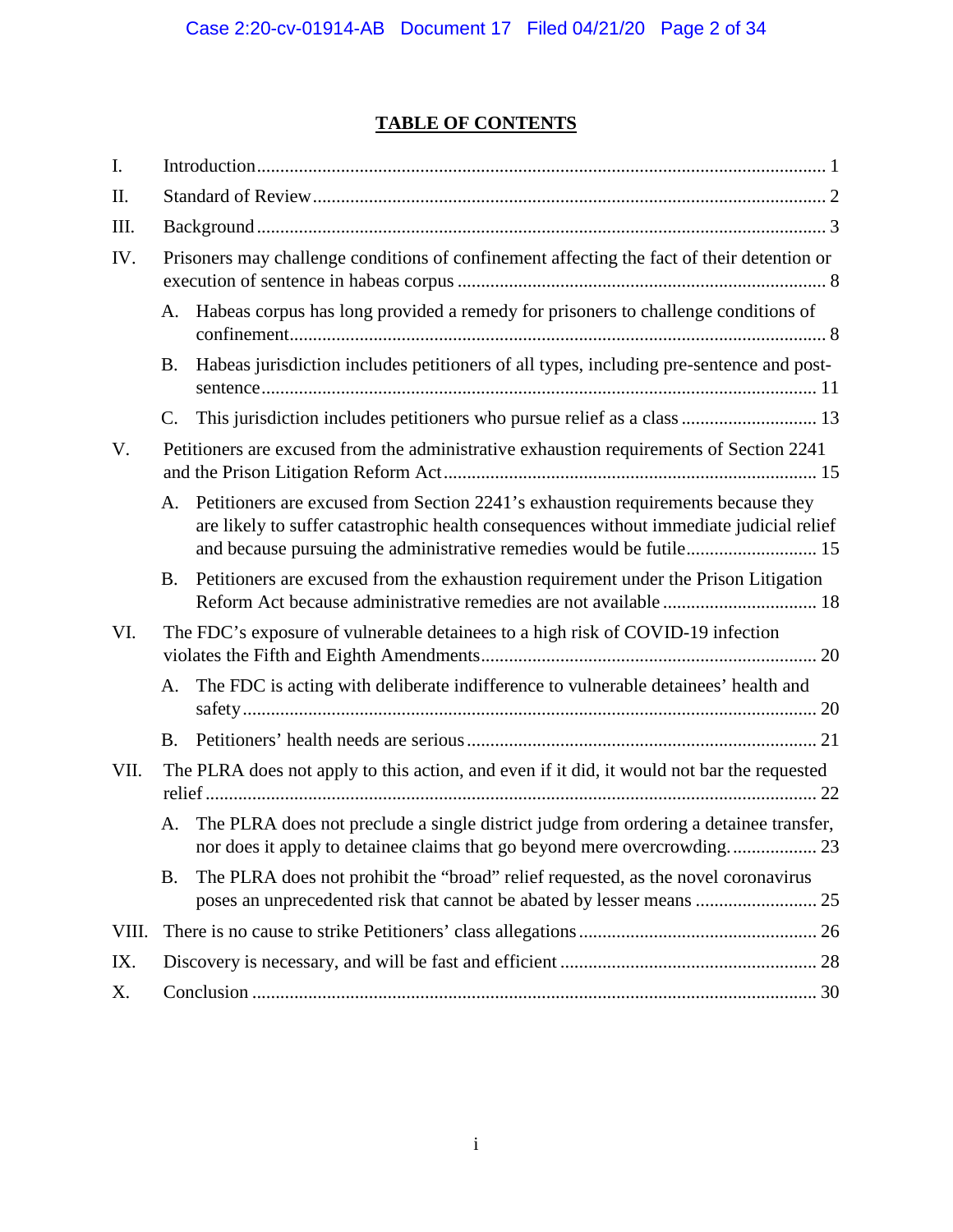### **I. Introduction**

Since the COVID-19 pandemic swept into the United States, 352 federal corrections staff members have tested positive, 702 federal inmates have tested positive, and 22 people in federal custody have died from this virus.<sup>1</sup> The numbers, which reflect results only from very limited testing, are stunning, and they are compounding daily. As this Court has noted, "[w]e are in the midst of an unprecedented pandemic," which has paralyzed not just our country, but the world. *United States v. Rodriguez*, 2:03-cr-271-AB, 2020 WL 1627331, at \*1 (E.D. Pa. Apr. 1, 2020). It is an extraordinary time that requires extraordinary measures to address the very real and present dangers posed by COVID-19 in prison environments—"tinderboxes for infectious disease." *Id.* It is not a time for business as usual in our criminal justice system, as stridently advocated by the Government in conference calls with this Court and in their brief. The virus will not wait for detainees to file hundreds of individual motions, and for attorneys and courts to review and appeal them one by one over the coming months or year. Nor will justice be served by allowing the government to review unilaterally their earlier detention motions, since they have aggressively opposed all motions for release filed by detainees and their counsel to date in this district. What justice requires in these increasingly dangerous times is an expedited and individualized review—with participation by both the government and defense counsel—of those detainees at the Federal Detention Center (FDC) who face imminent harm from COVID-

<sup>&</sup>lt;sup>1</sup> BOP COVID-19 Information Page, located at **https://www.bop.gov/coronavirus/** (last visited Apr. 20, 2020). It is worth noting that the BOP website numbers do not include the number of inmates and staff who have been infected and recovered from COVID-19. In addition, there is good reason to believe that the numbers reported by the BOP understate the actual number of tested-positive cases. *Compare* M. Licon-Vitale, MCC Warden, and D. Edge, MDC Warden, Response to EDNY Administrative Order 2020-14 (Apr. 7, 2020), *available at* https://www.nyed.uscourts.gov/pub/bop/MDC 20200407 042057.pdf (3 positive inmates at MDC Brooklyn), *with* COVID-19 Cases Federal Bureau of Prisons (Apr. 7, 2020) at www.bop.gov/coronavirus (2 positive inmates at MDC Brooklyn).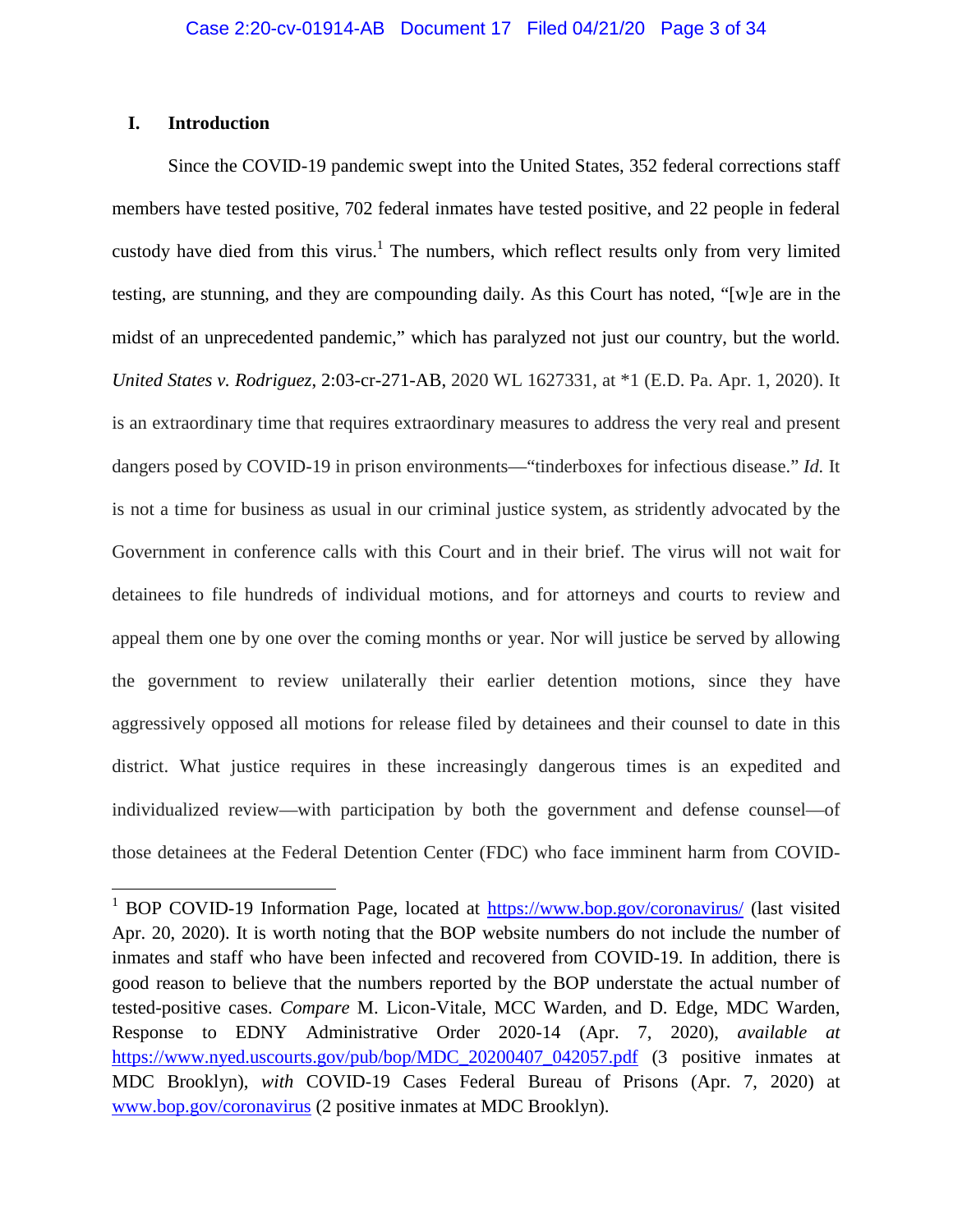#### Case 2:20-cv-01914-AB Document 17 Filed 04/21/20 Page 4 of 34

19. And, if determined necessary after an inspection by a court-appointed infection prevention and control expert, action to mitigate the risks of severe illness and death for those who will remain confined at FDC during this pandemic. This Class Action Petition for Writ of Habeas Corpus is the proper legal vehicle to facilitate quick action to save lives of not just hundreds of detainees at the FDC, but also of the FDC staff and their family members and those they interact with in our shared communities.

#### **II. Standard of Review**

Fed. R. Civ. P. 12(b)(1) permits a court to dismiss an action for "lack of subject matter jurisdiction." A Rule 12(b)(1) motion can be treated as either a factual or facial challenge to the court's jurisdiction. *Davis v. Wells Fargo*, 824 F.3d 333, 346 (3d Cir. 2016). A facial challenge attacks subject matter jurisdiction without disputing the facts alleged in the Petition. *Cartmell v. Credit Control, LLC*, No. 5:19-CV-1626, 2020 WL 113829, at \*2 (E.D. Pa. Jan. 10, 2020). In other words, a facial attack challenges the legal sufficiency of a claim whereas a factual attack challenges the sufficiency of jurisdictional fact. Here, Respondent raises a facial challenge. In considering Respondent's facial attack, the trial court is restricted to a review of the allegations of the complaint and any documents referenced therein, in a light most favorable to the plaintiff. *Liberty Fencing Club LLC v. Fernandez-Prada*, No. 17-cv-0180, 2017 WL 3008758, at \*3 (E.D. Pa. July 14, 2017). When considering a facial challenge, "the trial court must consider the allegations of the complaint as true." *Mortensen v. First Fed. Sav. & Loan Ass'n,* 549 F.2d 884, 891 (3d Cir. 1977).<sup>2</sup>

 $2$  In contrast, a factual challenge "attacks the factual allegations underlying the complaint's assertion of jurisdiction, either through the filing of an answer or 'otherwise present[ing] competing facts." *Cartmell*, 2020 WL 113829, at \*2 (internal citations omitted). A court considering a factual challenge can "weigh evidence outside the pleadings and make factual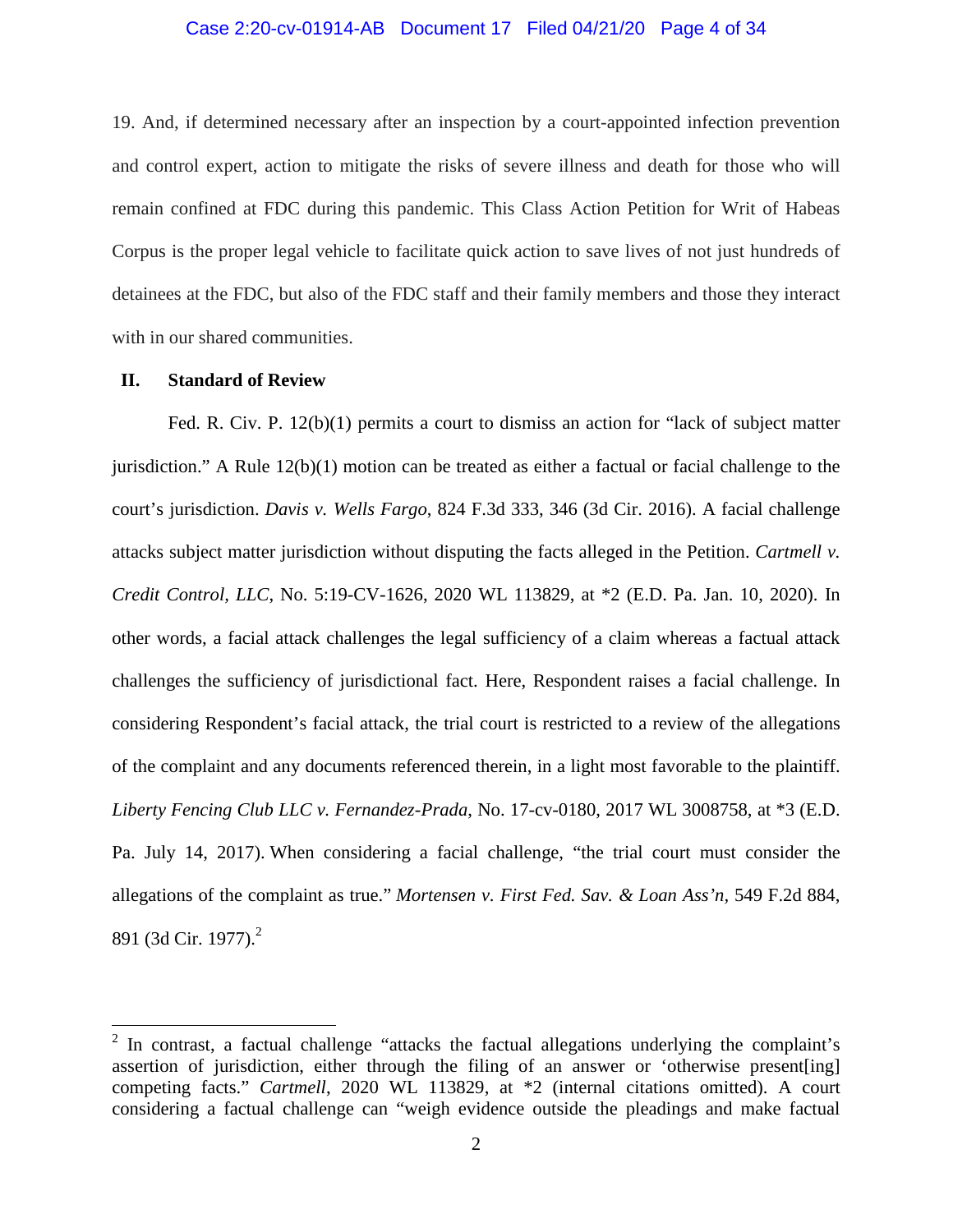#### Case 2:20-cv-01914-AB Document 17 Filed 04/21/20 Page 5 of 34

Fed. R. Civ. P. 8(a)(2) requires only "a short and plain statement of the claim showing that the pleader is entitled to relief,' in order to 'give the defendant fair notice of what the … claim is and the grounds on which it rests." *Bell Atlantic Corp. v. Twombly*, 550 U.S. 554, 555 (2007) (quoting *Conley v. Gibson*, 355 U.S. 41 (1957)). Indeed, a plaintiff must only set forth "enough facts to state a claim to relief that is plausible on its face." *Id.* at 570. In deciding a motion to dismiss under Rule 12(b)(6), the court must assume that all the allegations in the complaint are true and construe the complaint in the light most favorable to the plaintiff. *Bell Atlantic*, 550 U.S. at 555-56; *see also Phillips v. Cty. of Allegheny*, 515 F.3d 224, 233 (3d Cir. 2008) ("It remains an acceptable statement of the standard . . . that courts accept all factual allegations as true, construe the complaint in the light most favorable to the plaintiff, and determine whether, under any reasonable reading of the complaint, the plaintiff may be entitled to relief.").

#### **III. Background**

Respondent presents a purportedly thorough list of the "extraordinary actions" the Bureau of Prisons (BOP) has taken to prevent the spread of COVID-19 throughout its facilities. Despite these "exhaustive measures," Respondent acknowledges in his brief that as of April 19, 495 BOP detainees have COVID-19 and 22 have died from the disease. Respondent's Brief in Support of MTD ("Respondent's Brief") at 2. The rate at which the cases have multiplied despite the BOP's efforts to minimize spread is alarming. The BOP failed to anticipate and prepare for the magnitude of the threat that COVID-19 poses to its own staff and the detainees entrusted to its care; it then failed to respond properly to initial signs of uncontrolled outbreaks at a number of its facilities across the country; and it has continued to fail to implement even the baseline

findings related to the issue of jurisdiction." *Trupp v. Ally Fin., Inc.*, 17-cv-5404, 2018 WL 2462777, at \*1 (E.D. Pa. May 31, 2018).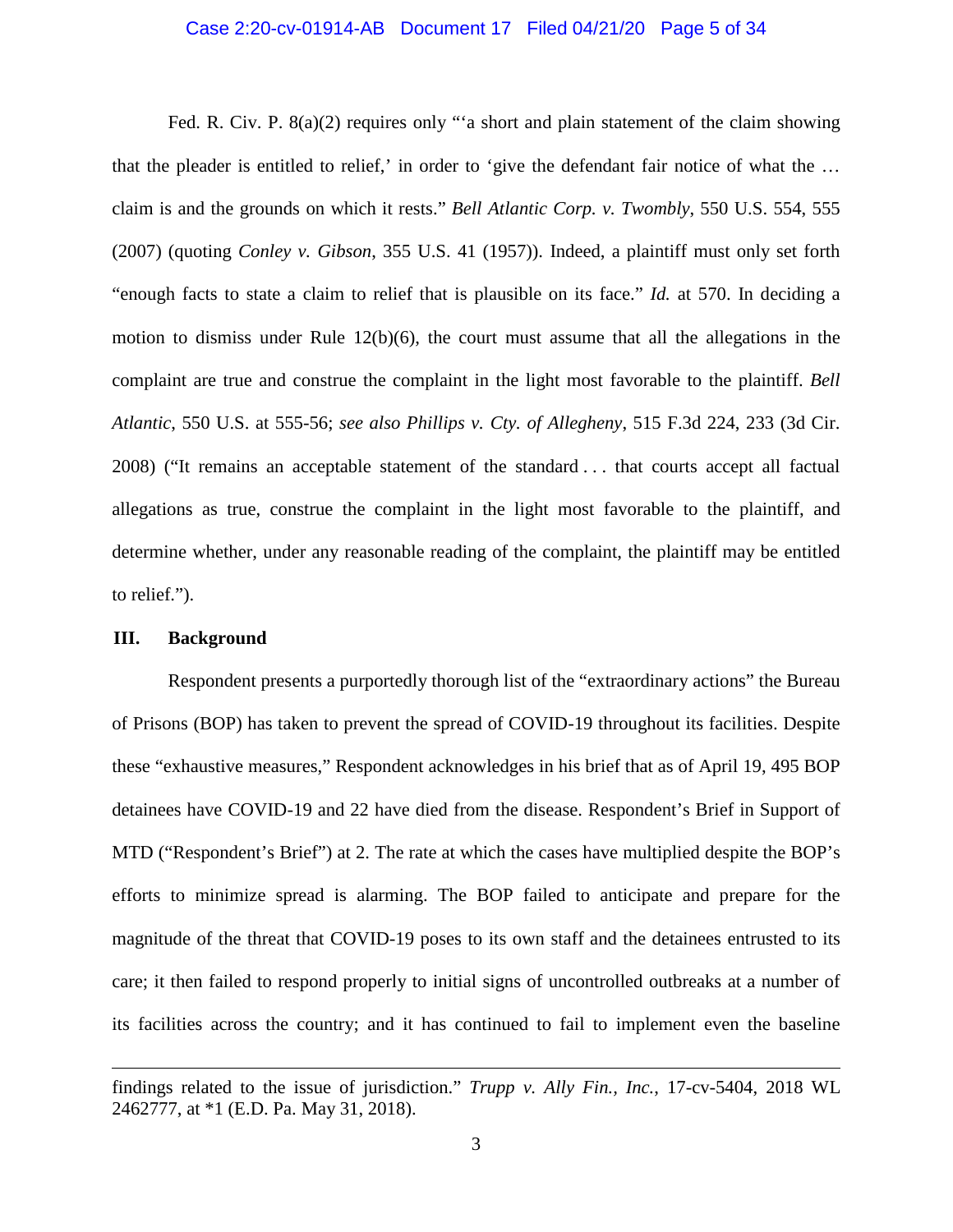# Case 2:20-cv-01914-AB Document 17 Filed 04/21/20 Page 6 of 34

measures that would assure the safety of its own staff, of Petitioners and their fellow class members and others incarcerated by the BOP, and of the communities into which staff and others travel on a daily basis.

A table and a chart, based on data from http://www.bop.gov/coronavirus, illustrate the surge in infections and deaths across the country:

| Date      | Number of<br>Positive<br><b>Inmates</b> | Number of<br><b>Positive Staff</b> | Number of<br><b>Inmate Deaths</b> |
|-----------|-----------------------------------------|------------------------------------|-----------------------------------|
| 3/19/2020 | 0                                       | 0                                  | 0                                 |
| 3/20/2020 | 0                                       | $\overline{2}$                     | 0                                 |
| 3/21/2020 | 1                                       | 2                                  | 0                                 |
| 3/22/2020 | $\mathbf{1}$                            | $\overline{2}$                     | $\overline{0}$                    |
| 3/23/2020 | 3                                       | 3                                  | $\mathbf 0$                       |
| 3/24/2020 | 6                                       | 3                                  | $\mathbf 0$                       |
| 3/25/2020 | 6                                       | 3                                  | $\mathbf 0$                       |
| 3/26/2020 | 10                                      | 8                                  | 0                                 |
| 3/27/2020 | 14                                      | 13                                 | 0                                 |
| 3/28/2020 | 19                                      | 19                                 | $\mathbf 1$                       |
| 3/29/2020 | 19                                      | 19                                 | $\overline{1}$                    |
| 3/30/2020 | 28                                      | 24                                 | $\overline{1}$                    |
| 3/31/2020 | 29                                      | 30                                 | $\overline{1}$                    |
| 4/1/2020  | 57                                      | 37                                 | 3                                 |
| 4/2/2020  | 75                                      | 39                                 | 6                                 |
| 4/3/2020  | 91                                      | 50                                 | 7                                 |
| 4/4/2020  | 120                                     | 54                                 | 8                                 |
| 4/5/2020  | 138                                     | 59                                 | 8                                 |
| 4/6/2020  | 195                                     | 63                                 | 8                                 |
| 4/7/2020  | 241                                     | 72                                 | 8                                 |
| 4/8/2020  | 272                                     | 105                                | 8                                 |
| 4/9/2020  | 283                                     | 125                                | 8                                 |
| 4/10/2020 | 318                                     | 163                                | 9                                 |
| 4/11/2020 | 335                                     | 185                                | 9                                 |
| 4/12/2020 | 352                                     | 189                                | 10                                |
| 4/13/2020 | 388                                     | 201                                | 13                                |
| 4/14/2020 | 446                                     | 248                                | 14                                |
| 4/15/2020 | 451                                     | 280                                | 16                                |

BOP-Reported Positive Tests for COVID-19 Nationwide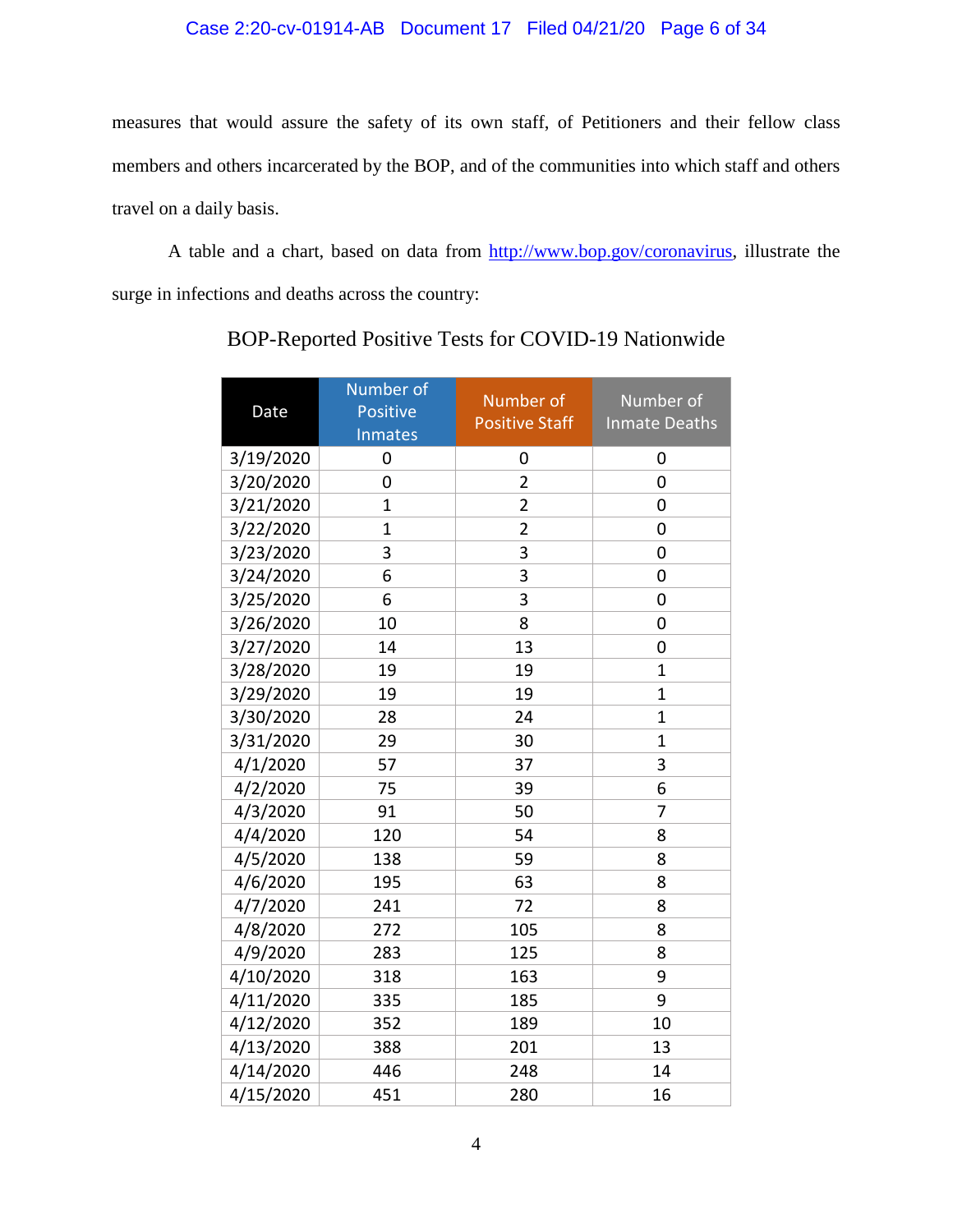#### Case 2:20-cv-01914-AB Document 17 Filed 04/21/20 Page 7 of 34

| 4/16/2020 | 473 | 279 | 18 |
|-----------|-----|-----|----|
| 4/17/2020 | 465 | 296 | 18 |
| 4/18/2020 | 479 | 305 |    |
| 4/19/2020 | 495 | 309 |    |



BOP's preparations were woefully inadequate from the start, as the facts alleged in the Petition show in detail. Even in Respondent's own telling, "phase three" guidance by the BOP addressed only the possibility of telework, which has no bearing in a case where Respondent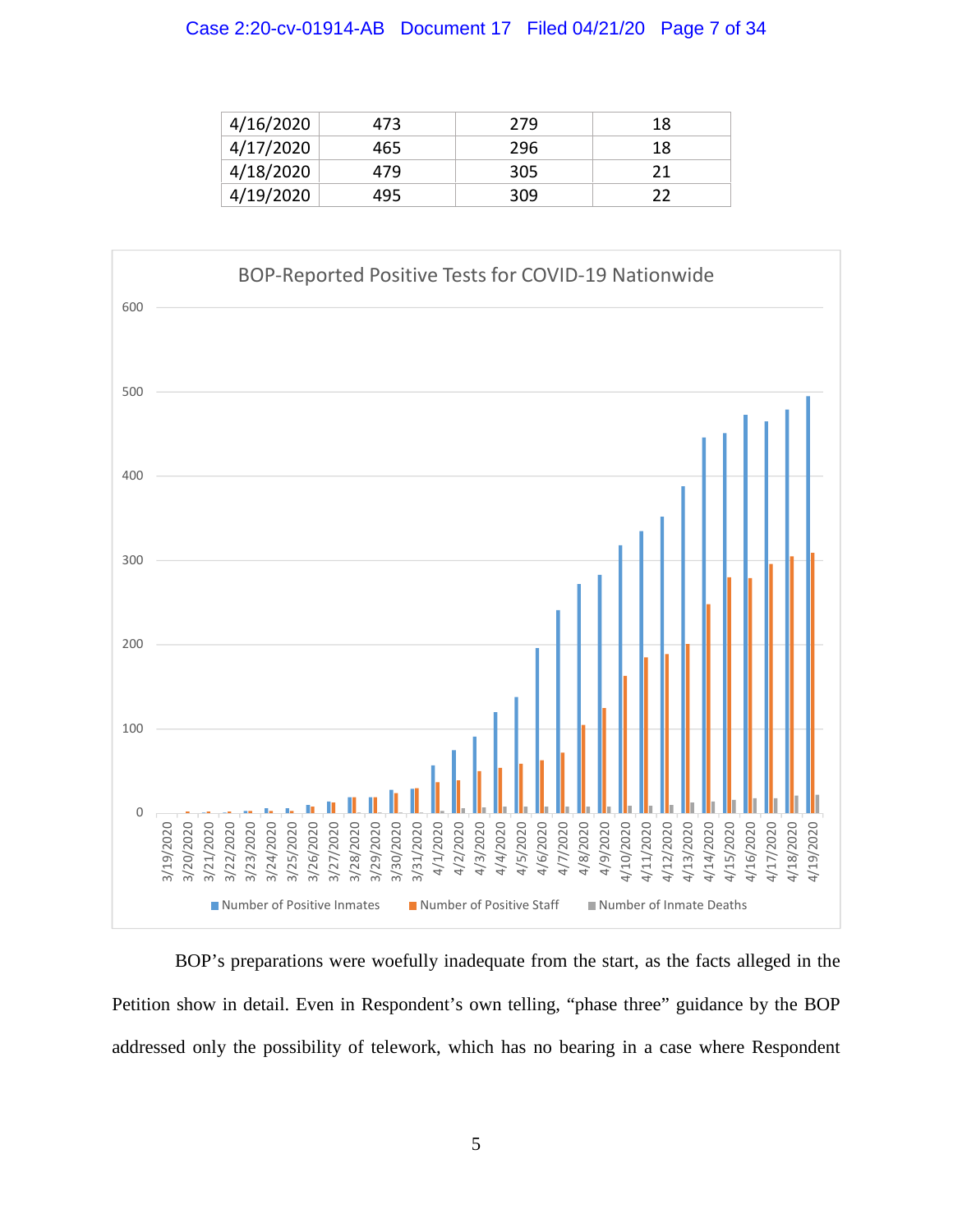#### Case 2:20-cv-01914-AB Document 17 Filed 04/21/20 Page 8 of 34

admits that FDC's mission necessitates that its staff physically appear to do their jobs.<sup>3</sup> By its own admission, the only precautionary measures the FDC took with new detainees prior to March 26 were to measure their temperatures and to ask them questions about recent travel. By March 26, Philadelphia already had  $475^4$  confirmed cases of COVID-19 and Pennsylvania 1,687.<sup>5</sup> Further, by March 26, reports of the virus's spread by asymptomatic people and the particular risks of spread of the virus within jails and prisons were widely known. <sup>6</sup> Pet. 179. Even after implementing new quarantine requirements for new detainees entering the facility and knowing about asymptomatic spread, FDC took no steps to house new detainees separately from one another. Pet. ¶ 80.

Respondent further concedes that detainees are limited to their cells for the majority of each day in an effort to enforce social distancing. Doc. 12-2 at 12. However, most detainees at FDC are held two per cell, with a shared toilet and sink in each cell. Pet. ¶ 83. A standard FDC cell is smaller than 100 square feet, which is too small for effective social distancing or selfquarantine precautions as recommended by the CDC. *Id.* Even despite their inability to practice social distancing, detainees weren't given masks until April 6, 2020, and they still have no gloves. Pet. ¶ 84. Moreover, FDC staff does not even enforce the use of the masks. Pet. ¶¶ 82,

https://cdn.govexec.com/media/gbc/docs/pdfs\_edit/031020cb.pdf; *see also* Doc. 12-2 at 13 ("Because of the mission of the FDC, teleworking is not an option for its staff.").

<sup>4</sup> *City Provides Update on COVID-19 for Thursday, March 26, 2020* (March 26, 2020), https://www.phila.gov/2020-03-26-city-provides-update-on-covid-19-for-thursday-march-26- 2020/

<sup>5</sup> *Dep't of Health Provides Update on COVID-19* (March 26, 2020), https://www.media.pa.gov/Pages/Health-Details.aspx?newsid=752

<sup>3</sup> *See* BOP Memorandum (Mar. 9, 2020),

<sup>6</sup> *See, e.g.*, Roni Caryn Rabin, *They Were Infected With the Coronavirus. They Never Showed Signs.*, N.Y. Times (Feb. 26, 2020) ("'I don't think there's any question that someone who is without symptoms and carrying the virus can transmit the virus to somebody else,' said Dr. Anthony Fauci, director of the National Institute of Allergy and Infectious Diseases."), *available at* https://www.nytimes.com/2020/02/26/health/coronavirus-asymptomatic.html.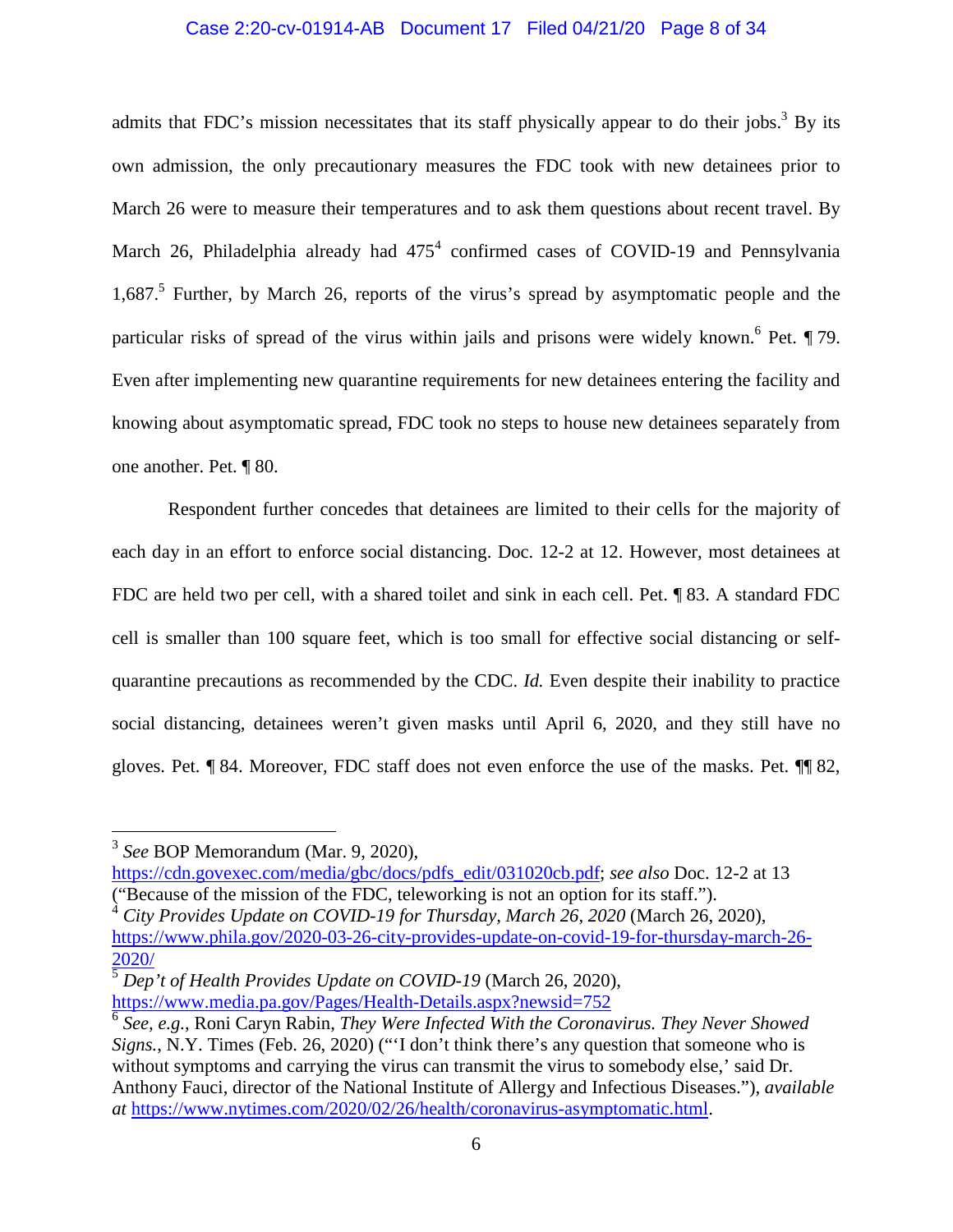#### Case 2:20-cv-01914-AB Document 17 Filed 04/21/20 Page 9 of 34

84. Unsurprisingly in light of their disregard for enforcement of recommended health protocols among detainees, staff members have masks and gloves but fail to wear them consistently. Pet. ¶ 84. And even with minimal use of masks and gloves within the facilities, detainees continue to use shared resources outside their cells, including computers and showers, and have increased use of telephones. Pet. ¶ 85. These shared resources are ripe for transmission of COVID-19.

Notwithstanding its claims to the contrary, BOP persists in transferring detainees between prisons. Pet. ¶ 72. In their recently filed OSHA complaint, BOP employees report that BOP "continuously mov[es] inmates by bus and/or airlift to various prison sites across the nation. They have authorized movement of infected inmates, inmates suspected of being infected, inmates who have been in close contact or proximity to infected inmates, to areas of the Country that do not have any rate of infections, or to Institutions that otherwise have not shown signs of any introduction of the virus, thus introducing the virus into an uninfected area."<sup>7</sup> In fact, BOP's blatant disregard for the safety risks involved in continued transfers moved U.S. Representative Fred Keller (PA-12) to introduce the Pausing All New Detention and Ending Movement of Inmates for Coronavirus (PANDEMIC) Act, H.R. 6427 to force BOP to stop all transfers for the foreseeable future. Pet. ¶ 72.

Respondent's self-congratulatory recitation of its inadequate response to this pandemic is unavailing at the motion-to-dismiss stage. But even Respondent's version of the facts is concerning given the many pitfalls in its efforts and the rate of spread within BOP facilities. Most crucially, Respondent's own briefing evinces why this Court must not take Respondent's word about the purported effectiveness of that preparation: Respondent particularly emphasizes

<sup>7</sup> OSHA Complaint (Mar. 31, 2020), *available at*

https://www.afge.org/globalassets/documents/generalreports/coronavirus/4/osha-7-formnational-complaint.pdf.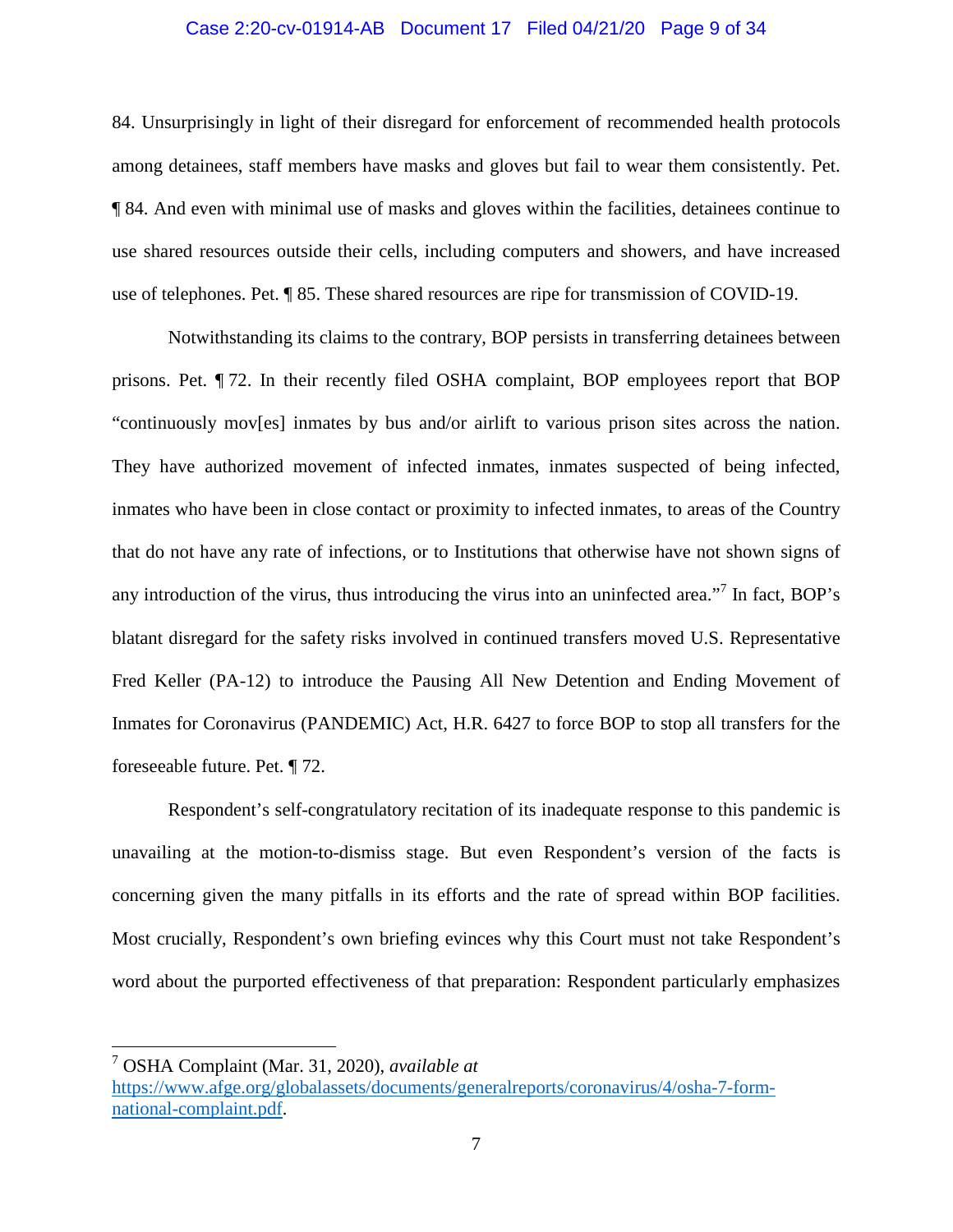#### Case 2:20-cv-01914-AB Document 17 Filed 04/21/20 Page 10 of 34

the lack of a positive test as a sign of success despite acknowledging that the FDC has not tested any detainees at all. Doc. 12-2, pg. 34.<sup>8</sup> Respondent could have stated, based on the same facts, that nobody at the FDC has tested *negative* for COVID-19, which is scarcely cause for celebration.

### **IV. Prisoners may challenge conditions of confinement affecting the fact of their detention or execution of sentence in habeas corpus**

Petitioners and putative class members may challenge the conditions in the FDC at issue in this case through habeas corpus. Habeas corpus has long provided a remedy for prisoners and detainees to challenge conditions of detention affecting the fact or duration of their confinement, as the Third Circuit and courts across the country have recognized. The distinction between presentence detainees and post-sentence prisoners does not matter for that purpose. Moreover, beyond the propriety of doing this in an individual petition, circuit courts of appeal have authorized habeas class petitions of the sort at issue here for nearly fifty years. This Court may apply such procedural mechanisms and is not constrained by the Bail Reform Act, which does not provide the exclusive process for prisoners to pursue their claims here.

# **A. Habeas corpus has long provided a remedy for prisoners to challenge conditions of confinement**

Petitioners properly seek redress under § 2241 because the fact of their confinement creates the constitutional violation at issue here. This Court has jurisdiction to hear petitions for habeas corpus alleging "custody in violation of the Constitution or laws or treaties of the United States," such as the Fifth and Eighth Amendments. 28 U.S.C.  $\S 2241(c)(3)$ . Respondent's entire responsive pleading attempts to reframe Petitioners' initial Petition as merely a mis-styled civil rights action subject to the Prison Litigation Reform Act (PLRA) and other statutes. To the

<sup>&</sup>lt;sup>8</sup> "No inmate has required testing . . ."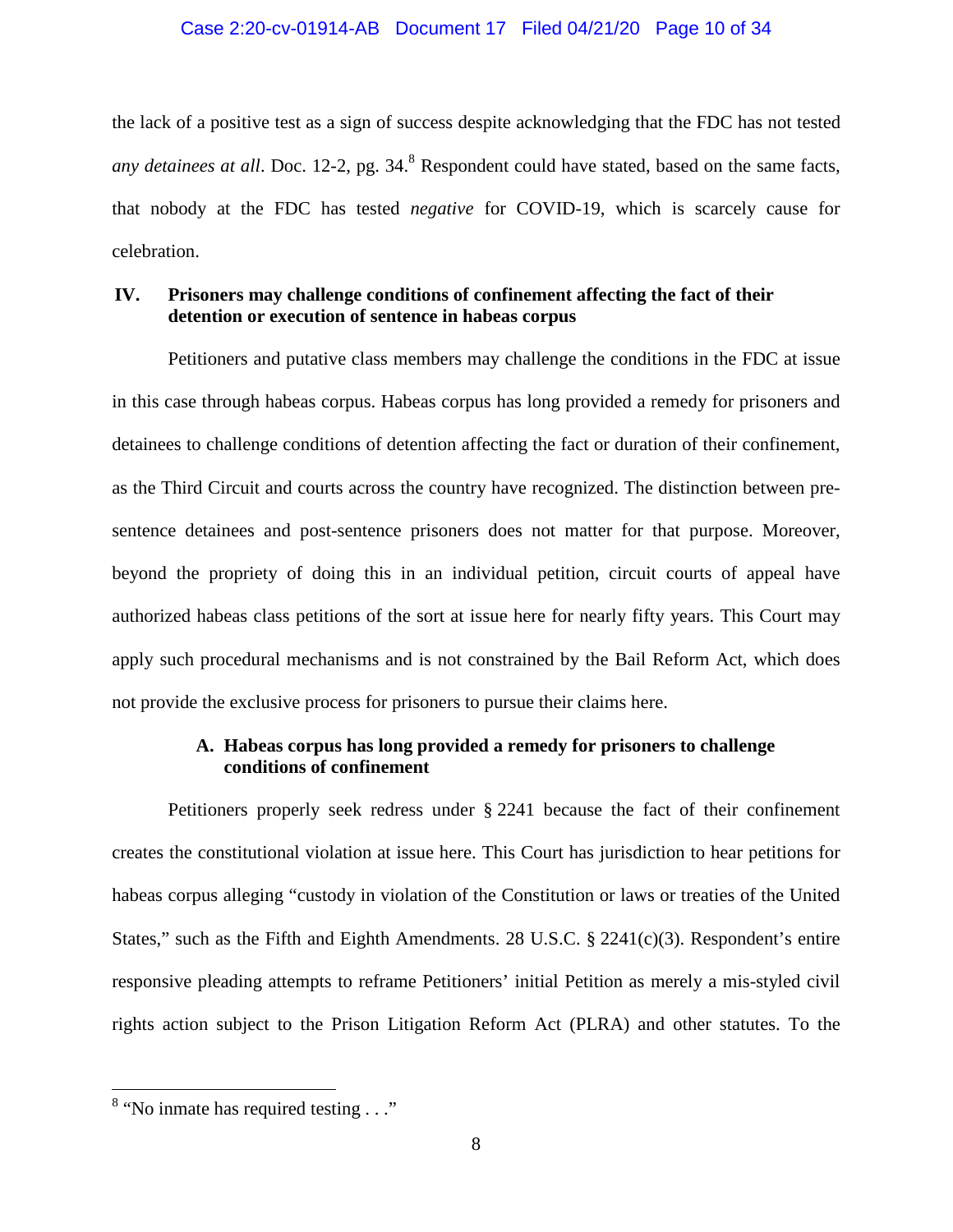#### Case 2:20-cv-01914-AB Document 17 Filed 04/21/20 Page 11 of 34

contrary, Petitioners seek transfer to home confinement as a remedy for custody that violates the Fifth and Eighth Amendments. *See* Petition, Doc. 1 at 39.<sup>9</sup> Such a challenge to the *fact*, rather than *solely the conditions* of their confinement, properly sounds in habeas corpus.

The claim here is precisely the sort contemplated by  $\S 2241$ . Challenges to the fact of confinement, seeking release, fall within "the heart of habeas corpus." *Preiser v. Rodriguez*, 411 U.S. 475, 499 (1973). The key distinction between actions properly brought in habeas corpus and those properly brought as a civil-rights action is that habeas actions "involve someone's liberty, rather than mere civil liability." *Davis v. Fechtel*, 150 F.3d 486, 490 (5th Cir. 1998) (citing *Prieser*, 411 U.S. at 489). Habeas corpus petitions under 28 U.S.C. § 2241 have long provided a remedy for prisoners to challenge conditions of confinement that affect "the execution of [a federal inmate's] sentence." *Cardona v. Bledsoe*, 681 F.3d 533, 535 (3d Cir. 2012) (quoting *Woodall v. Federal Bur. of Prisons*, 432 F.3d 235, 241 (3d Cir. 2005)); *see also Levine v. Apker*, 455 F.3d 71, 78 (2d Cir. 2006) (defining challenges to execution of sentence as including challenges to prison conditions). $^{10}$ 

Habeas corpus petitions may encompass claims to conditions of confinement where petitioners seek release because conditions of confinement may create the constitutional violations at issue. The Third Circuit's line of decisions in *Cardona*, *Woodall*, and *McGee v. Martinez*, 627 F.3d 933 (3d Cir. 2010), illustrates the relevant distinctions. In *Cardona*, a prisoner made a claim that even if successful would not have changed the duration or fact of his confinement at all. *Cardona*, 681 F.3d at 537. He ultimately challenged his placement in a

<sup>&</sup>lt;sup>9</sup> "WHEREFORE, Petitioners and the Class members respectfully request that the Court enter a class-wide judgment: A. Ordering immediate release of vulnerable persons to home confinement . . ."

<sup>10</sup> *See also Cardona*, 681 F.3d at 535 n.5 (collecting cases from 1st, 2d, 4th, 6th, 7th, 8th, 9th, and 11th Circuits holding that "§ 2241 permits challenges to the execution of an inmate's sentence").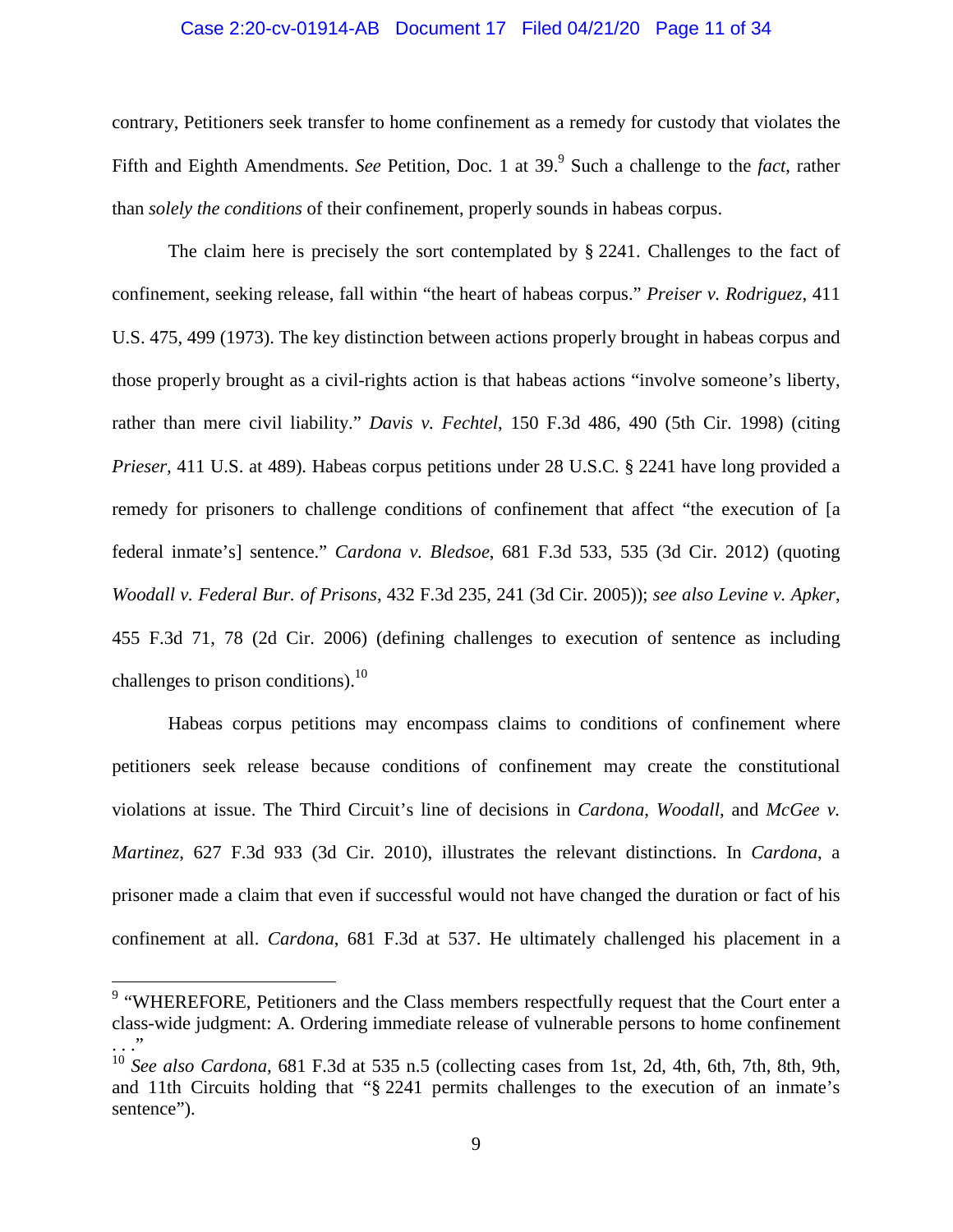#### Case 2:20-cv-01914-AB Document 17 Filed 04/21/20 Page 12 of 34

particular institution relative to other possible institutions, based on a theory of retaliatory transfer and because he speculated about possibly losing more good-time credits at one facility than the other. *Id*. The Court understandably contrasted that with *Woodall*, where the Court had held that a petition seeking transfer to a halfway house properly arose in habeas because it affected the execution of sentence and fact of confinement. *Woodall*, 432 F.3d at 238. In alleging, ultimately, a retaliatory transfer, the petitioner in *Cardona* had misstated a classic *Bivens* claim and did not address "conditions of confinement" at all, much less the type of conditions of confinement cognizable in a habeas petition.

An allegation that the threat of COVID-19 has affected the fact of confinement and execution of sentence, on the other hand, properly arises in habeas. Courts across the country have already held as a matter of law that they may hear petitions for habeas corpus based on medical vulnerability to COVID-19 infections in custody. *E.g.*, *Vazquez Barrera v. Wolf*, No. 4:20-cv-1241, 2020 WL 1904497, at \*4 (S.D. Tex. Apr. 17, 2020); *Malam v. Adduci*, No. 20- 10829, 2020 WL 1672662, at \*3 (E.D. Mich. Apr. 5, 2020); *Money v. Pritzker*, Nos. 20-cv-2093 & 20-cv-2094, 2020 WL 1820660, at \*8 (N.D. Ill. Apr. 10, 2020; *Mays v. Dart*, No. 20-cv-2134, 2020 WL 1812381, at \*6 (N.D. Ill. Apr. 9, 2020); *Newton v. La. Dep't. of Corrs.*, No. 20-cv-447, 2020 WL 1869018, at \*1 (W.D. La. Apr. 13, 2020); *Bent v. Barr*, No. 19-cv-6123, 2020 WL 1812850, at \*2 (N.D. Cal. Apr. 9, 2020); *Coreas v. Bounds*, No. 20-cv-780, 2020 WL 1663133, at  $*7$  (D. Md. Apr. 3, 2020).<sup>11</sup> Regardless of how those Courts resolved the merits, they agreed about the suitability of habeas corpus as a matter of jurisdiction. Whether because "the sudden

<sup>11</sup> *See also Amaya-Cruz v. Adduci*, No. 20-cv-789, 2020 WL 1903123, at \*2-3 (N.D. Ohio Apr. 18, 2020); *Fofana v. Albence*, No. 20-10869, 2020 WL 1873307, at \*6-12 (E.D. Mich. Apr. 15, 2020); *Jefferson V.G. v. Decker*, No. 20-cv-3644, 2020 WL 1873018, at \*5 (D.N.J. Apr. 15, 2020).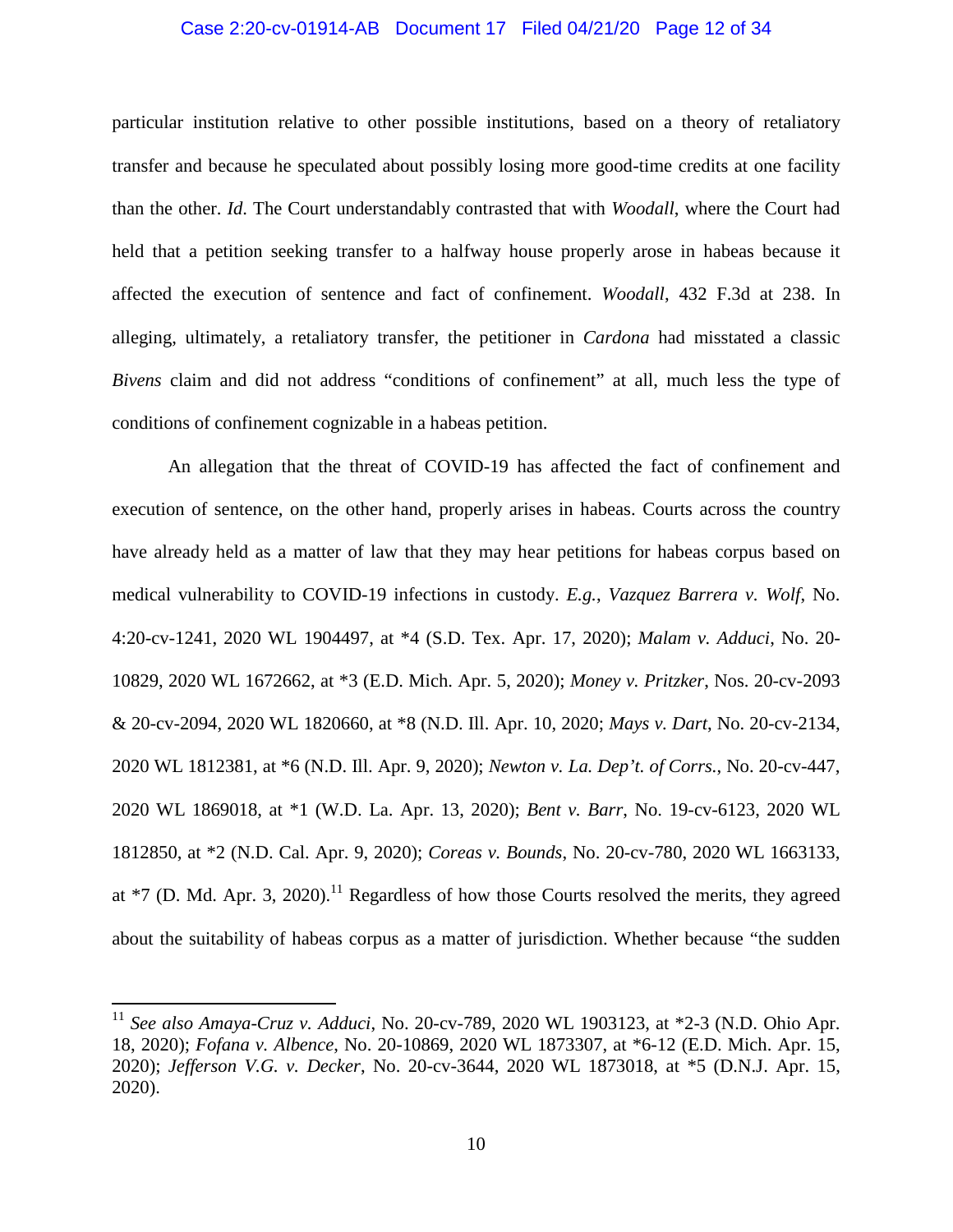#### Case 2:20-cv-01914-AB Document 17 Filed 04/21/20 Page 13 of 34

threat to mortality from the spread of the virus in a congregate setting may affect the fact or duration of confinement," *Money*, 2020 WL 1820660 at \*8, or because contentions that petitioners could not be held in conditions consistent with the constitution's requirements "*do*  bear on the duration of their confinement," *Mays*, 2020 WL 1812381 at \*6 (emphasis in original), "seek[ing] release relate[d] to their conditions of confinement . . . is the heart of habeas corpus." *Thakkar v. Doll*, No. 20-cv-480, 2020 WL 1671563, at \*2 (M.D. Pa. Mar. 31, 2020).

### **B. Habeas jurisdiction includes petitioners of all types, including pre-sentence and post-sentence**

This Court has jurisdiction to release Petitioners and class members notwithstanding their ongoing criminal matters because of the nature of the claims they bring. As noted above, 28 U.S.C. § 2241 itself confers jurisdiction for claims, like those here, that challenge the fact or duration of confinement based on an underlying constitutional violation that renders custody invalid. The statutes and cases cited by Respondent do not bear the load he piles atop them, and even the cases he cites acknowledge that this Court has the authority to act in habeas corpus in exceptional circumstances such as those at issue in this case. This is as true for pre-trial and presentence detainees as it is for post-sentence prisoners.

This Court has jurisdiction to consider habeas corpus petitions under § 2241 filed by pretrial detainees. Respondent's citation to and discussion of *Reese v. Warden Philadelphia FDC*, 904 F.3d 244 (3d Cir. 2018), illustrates the differences between valid habeas corpus petitions for release such as this one, and invalid petitions seeking to evade the Bail Reform Act. Although Respondent cites *Reese* for the proposition that the Bail Reform Act is the exclusive avenue for release pending trial, that mischaracterizes the case and misstates the holding. The *pro se* § 2241 petition at issue there purported to challenge, among other things, conduct by police during Reese's arrest and the underlying criminal charge itself. *Reese*, 904 F.3d at 245.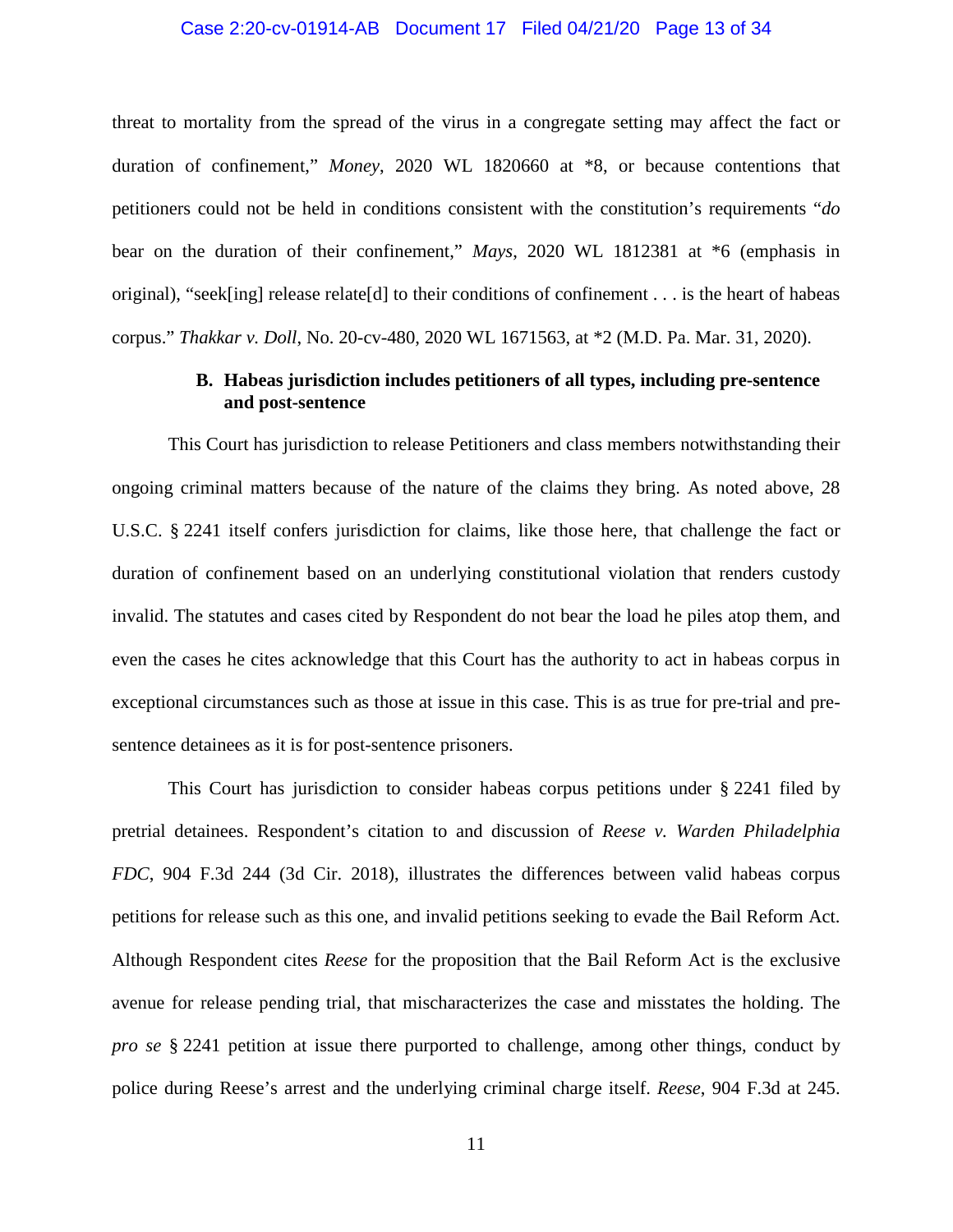#### Case 2:20-cv-01914-AB Document 17 Filed 04/21/20 Page 14 of 34

And in fact, he filed his *pro se* § 2241 petition while a counseled motion for pretrial release was pending on appeal. *Id*. at 246. The Court thought the case was not one in which its acknowledged habeas authority "*ought* to be exercised," *id.* (emphasis added), because of "the absence of exceptional circumstances . . . which justified a departure from the regular course of judicial procedure." *Id*. Respondent's suggestion that the Bail Reform Act provides the exclusive remedy (or that *Reese* holds that it does) is simply wrong. Courts have that authority, and may exercise it in exceptional circumstances. *Id*. Moreover, Respondent's insistence that those circumstances require "a showing of delay, harassment, bad faith, or other intentional activity on the part of the state," Doc. 12-2 at 17 (citing *Reese*, 904 F.3d at 246 n.2), omits the directly preceding sentence of that footnote, which states: "Neither the Supreme Court nor this Court has delineated the circumstances that might qualify as 'exceptional' in this context." *Id*.

Even if the Bail Reform Act provided the exclusive avenue for relief here, it would not tie this Court's hands in the manner described.<sup>12</sup> The Bail Reform Act allows one district court to reconsider detention decisions of another district court "where 'changed circumstances' support release." *United States v. Smith*, 200 F. Supp. 3d 192, 194 (D.D.C. 2016); *see also United States v. Logan*, 613 F. Supp. 1227, 1228 (D. Mont. 1985) (declining to disturb determination of a different judge because of the "absence of . . . changed circumstances); *United States v. Rouleau*,

 $12$  Nor does it so tie the Government's. For pretrial detainees, Respondent cites a litany of factors it says a court must consider under 18 U.S.C. § 3142(f) and that prevent the Government from assenting to more—any—requests for pretrial release. Notably, it does not acknowledge the possibility of temporary release when necessary to prepare a defense or *for other compelling reason* under 18 U.S.C. § 3142(i). While the Court may of course consider conditions of release that would ensure reappearance and public safety, that part of the statute does not require consideration of the various section (g) factors at all. Similarly, for post-conviction but presentence detainees, even the presumption of detention for defendants convicted of drug crimes or crimes of violence has a carve-out for exceptional circumstances. 18 U.S.C. § 3145(c). As Petitioners have alleged repeatedly, this unprecedented global pandemic amounts to the most exceptional circumstance possible.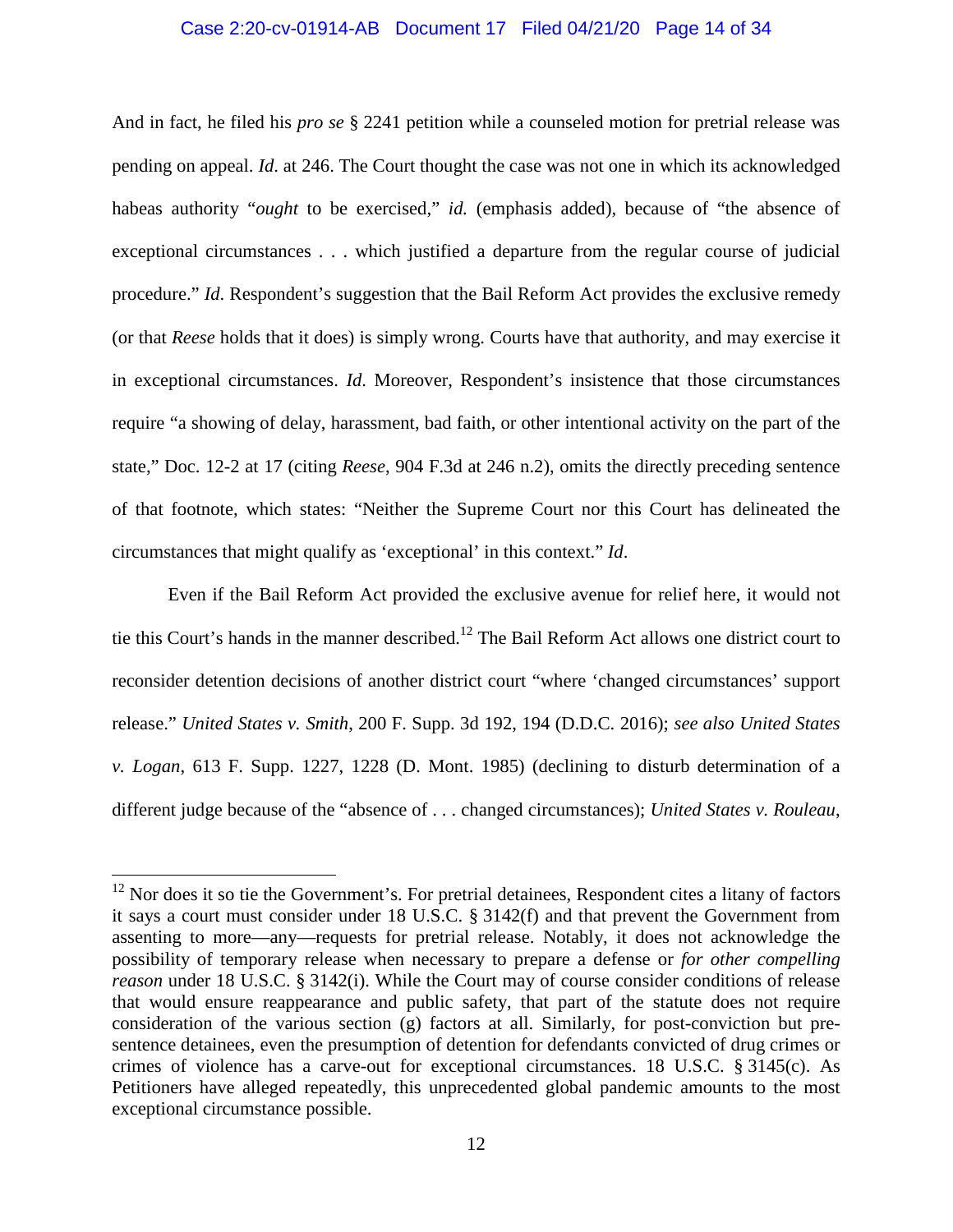#### Case 2:20-cv-01914-AB Document 17 Filed 04/21/20 Page 15 of 34

673 F. Supp. 57, 59 (D. Mass. 1987) (noting that a detention order should not be amended "unless the underlying factual circumstances have changed in some significant way"); *United States v. Thomas*, 667 F. Supp. 727, 728 (D. Or. 1987) (noting that a district judge "should not disturb a release decision made by a magistrate, or by another district judge, in the absence of either clear error of law or changed factual circumstances").

This Court similarly has jurisdiction to hear petitions for habeas corpus under § 2241 from sentenced prisoners. This is axiomatic; Respondent's assertion, if accepted, would apparently bar habeas corpus petitions challenging the fact or duration of confinement in defiance of the statute. Respondent's assertion to the contrary, Doc. 12-2 at 18, depends on the same misunderstanding of the Petition as a mere mis-styled conditions-of-confinement civil claim. That argument fails for the same reasons outlined above. However clear it is that a court may alter a sentence only as specifically permitted by statute, 18 U.S.C. § 2241 is just such a statute. Respondent cites "finality" and cases about retroactivity of watershed rules of criminal law, failing to acknowledge the key feature of Petitioners' claims: that they are being held in custody that violates the Fifth and Eighth Amendments of the Constitution. *See* Doc. 1 at ¶¶ 12, 13, 98, 100, 101, 103-105, 124-134.

#### **C. This jurisdiction includes petitioners who pursue relief as a class**

Petitioners who pursue habeas corpus relief asserting common facts have long seen such claims authorized on class bases. "Certainly the usual habeas corpus case relates only to the individual petitioner and to his unique problem. But there can be cases, and this is one of them, where the relief sought can be of immediate benefit to a large and amorphous group. In such cases, it has been held that a class action may be appropriate." *Mead v. Parker*, 464 F.2d 1108, 1112-1113 (9th Cir. 1972). While actions seeking damages may not be suited for class habeas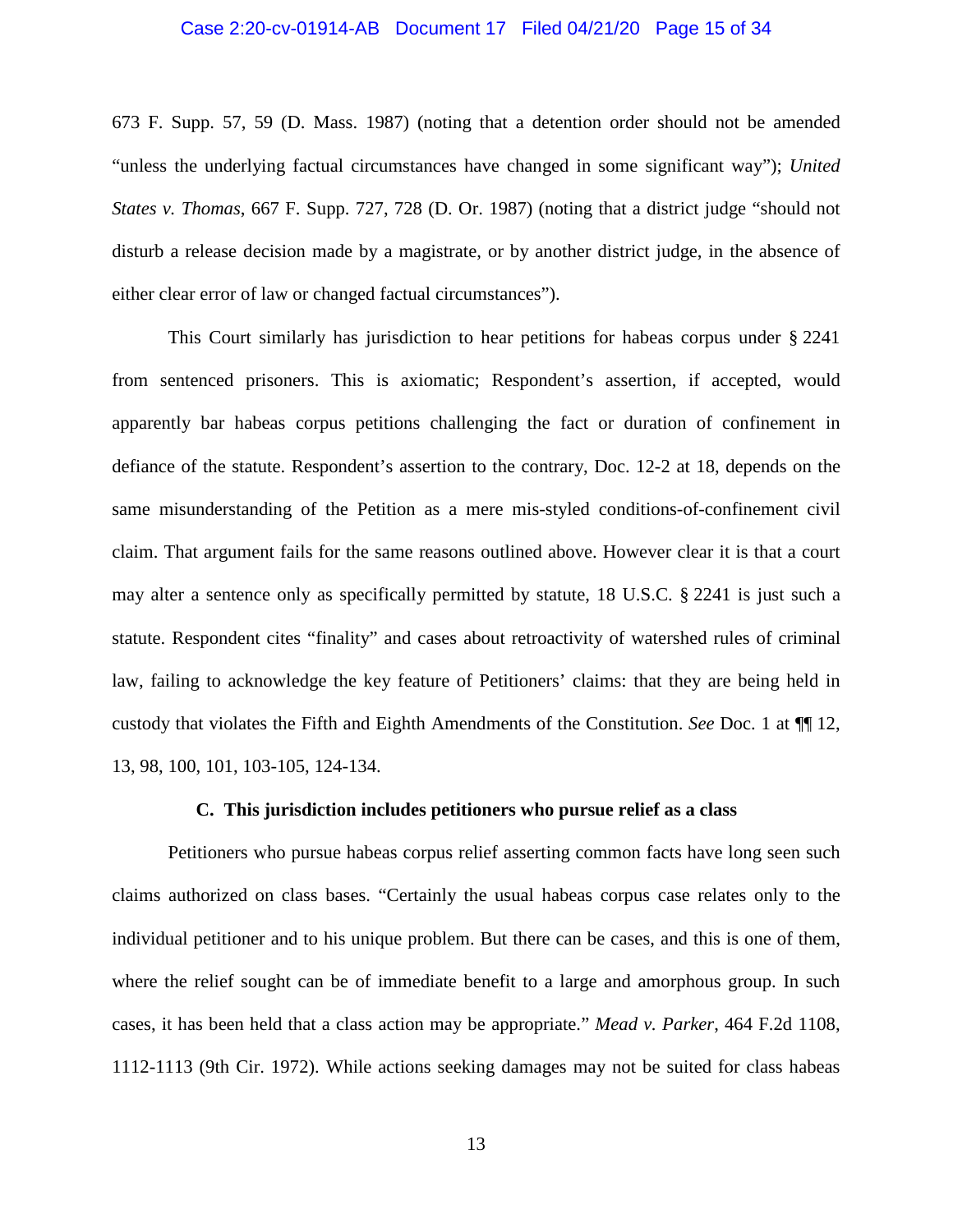#### Case 2:20-cv-01914-AB Document 17 Filed 04/21/20 Page 16 of 34

petitions, actions seeking solely declaratory and injunctive relief, including transfer to home confinement, fit the purposes of habeas class petitions. *See Williams v. Richardson*, 481 F.2d 358, 361 (8th Cir. 1973). Class habeas petitions especially suit circumstances where ruling on common questions of law would apply across the class and requiring individual petitions might shut some people out from efficient relief, and where petitioners seek certification of a habeas action under Fed. Rule Civ. P. 23(b)(2). *Streicher v. Prescott*, 103 F.3d 559, 561 (D.D.C. 1984).

Several courts of appeal have explicitly authorized class habeas petitions. *See, e.g.*, *United States ex rel. Sero v. Preiser*, 506 F.2d 1115, 1125-26 (2d Cir. 1974); *Mead*, 464 F.2d at 1112-13; *Rodriguez v. Hayes*, 591 F.3d 1105, 1113 (9th Cir. 2010); *Williams v. Richardson*, 481 F.2d 358, 361 (8th Cir. 1973). *Williams* neatly illustrates why this claim should proceed as a habeas class. There, the Eighth Circuit reversed a decision that had granted BOP respondents' motion to dismiss a putative classwide habeas petition on the grounds that such a device did not exist. While reversing, the Court pointed to the same considerations that demand class habeas here: "a class action provides an appropriate procedure to resolve the claims of a group of petitioners and avoid unnecessary duplication of judicial efforts in considering multiple petitions." *Williams*, 481 F.2d at 361. The Supreme Court itself has noted that the question of classwide habeas petitions is reserved, while simultaneously noting in dicta that petitioners seeking conditional or unconditional release, who sued the custodian, outside of the immigration context, have habeas claims that may go classwide. *See Jennings v. Rodriguez*, 138 S. Ct. 830, 858 n.7 (2018) (citing *Schall v. Martin*, 467 U.S. 253, 261 n.3 & 10 (1984) (reserving the question and accepting district court's certification of habeas class)). And the Supreme Court has repeatedly declined the opportunity to invalidate class habeas petitions as a procedural device across more than four decades. *E.g. Jennings*, 138 S. Ct. at 858 n.7; *Schall*, 467 U.S. at 261 n.10;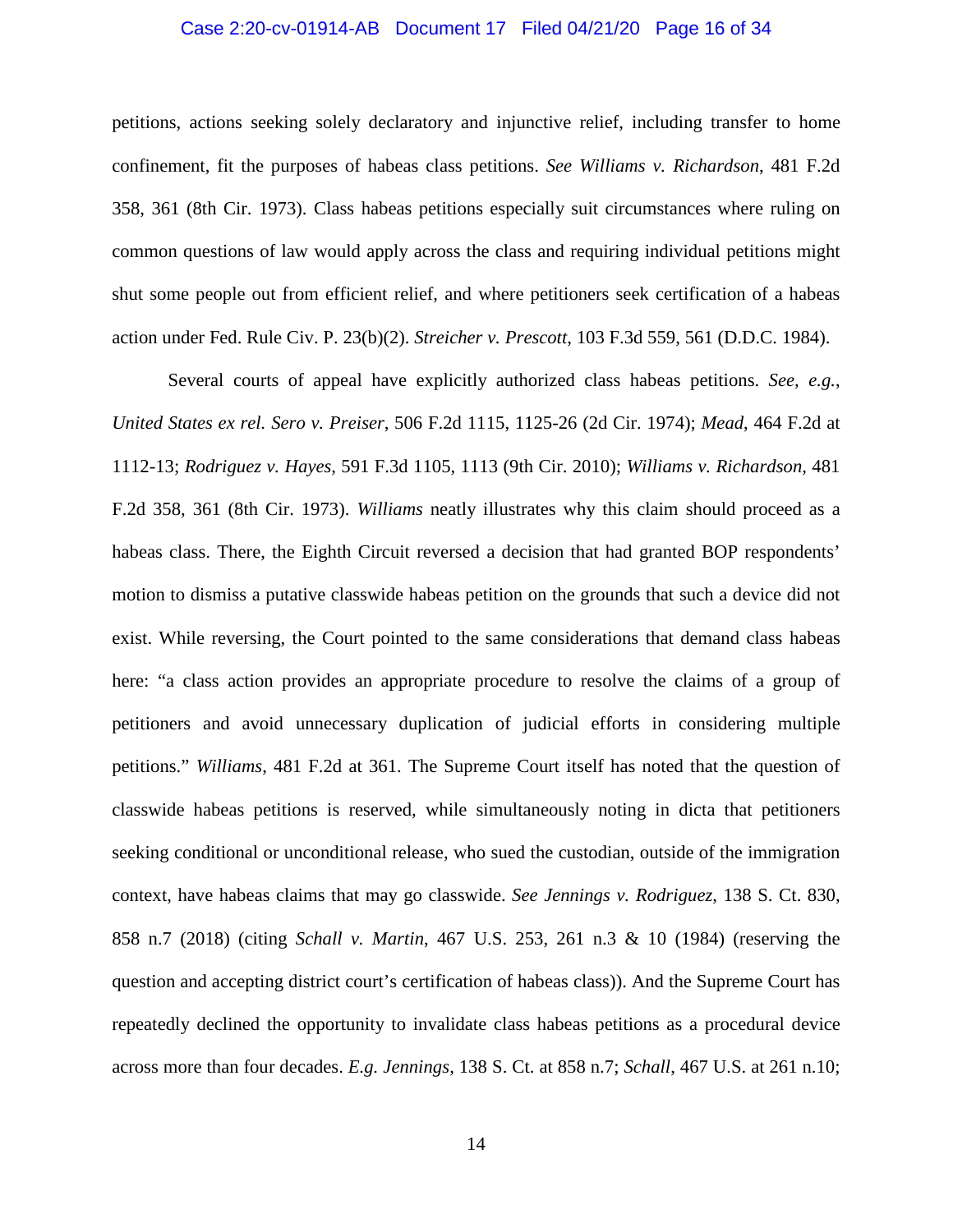*Preiser*, 506 F.3d at 1125-26, *cert. denied*, 421 U.S. 921 (1975); *Middendorf v. Henry*, 425 U.S. 25, 30 (1976) (declining to decide whether class habeas petitions are cognizable).

This case presents exactly the circumstances under which classwide habeas petitions may proceed. Petitioners and their fellow class members do not face unique problems—the risk of COVID-19 affects them all. Petitioners seek declaratory and injunctive relief that includes transfer to home confinement. Petitioners have appropriately sued the custodian, a BOP respondent. And Petitioners present a situation demanding a procedure appropriate to resolve claims affecting a large group of individuals without needlessly duplicating judicial efforts considering the same factual and legal issues. Requiring inmates at FDC Philadelphia to obtain a prison inspection, infectious disease expert, or other discovery into FDC Philadelphia's COVID-19 preparedness on individual bases would stand as exactly the sort of unnecessary duplication of judicial efforts warned against in *Williams*. This Court has the authority to certify a class of habeas corpus petitioners, and it should exercise that authority.

# **V. Petitioners are excused from the administrative exhaustion requirements of Section 2241 and the Prison Litigation Reform Act**

# **A. Petitioners are excused from Section 2241's exhaustion requirements because they are likely to suffer catastrophic health consequences without immediate judicial relief and because pursuing the administrative remedies would be futile**

Under § 2241, a petitioner is generally required to exhaust all administrative remedies. *Gambino v. Morris*, 134 F.3d 156, 171 (3d Cir. 1998). However, exhaustion is not required where the petitioner is likely to suffer an irreparable injury without immediate relief or where the administrative remedy would be futile. *Id.; Cerverizzo v. Yost*, 380 F. App'x 115, 116 (3d Cir. 2010) (acknowledging that Section 2241's administrative exhaustion requirement may be excused if an attempt to obtain relief would be futile or where the purposes of exhaustion would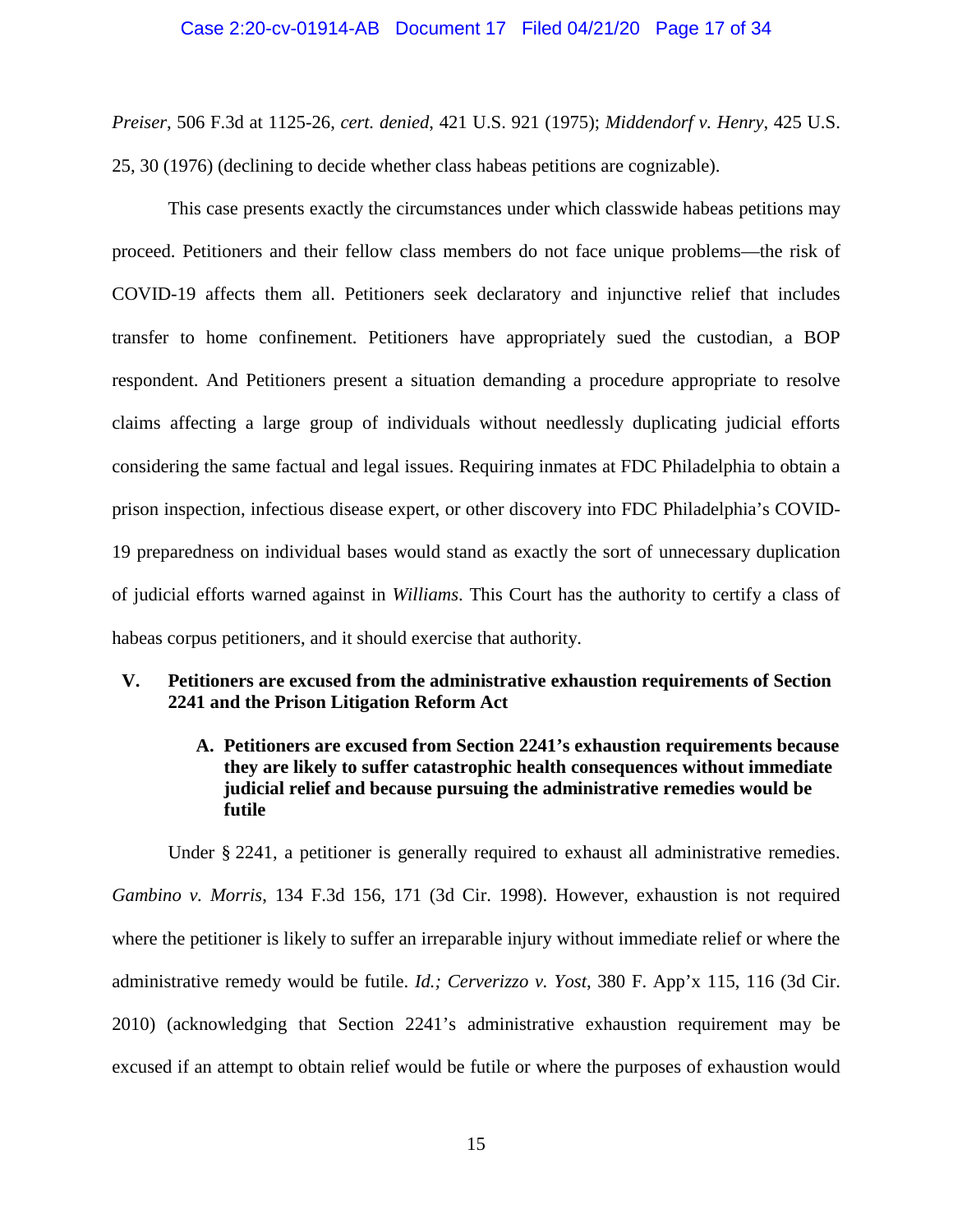#### Case 2:20-cv-01914-AB Document 17 Filed 04/21/20 Page 18 of 34

not be served); *Carling v. Peters,* No. 00-CV-2958, 2000 WL 1022959, at \*2 (E.D. Pa. July 10, 2000) (finding that petitioner would suffer an irreparable injury if forced to wait for the resolution of the administrative process); *Lyons v. U.S. Marshals*, 840 F.2d 202, 205 (3d Cir. 1988) (noting in a *Bivens* case that "[e]xhaustion is not required if administrative remedies would be futile, if the actions of the agency clearly and unambiguously violate statutory or constitutional rights, or if the administrative procedure is clearly shown to be inadequate to prevent irreparable injury"). $^{13}$ 

The lethal and rapidly spreading COVID-19 virus will likely flourish in the densely populated conditions at FDC. As this Court recently noted, many of the recommended social distancing and preventative measures "are impossible or unfeasible in prison." *United States v. Rodriguez*, 2:03-cr-271-AB, 2020 WL 1627331, at \*8 (E.D. Pa. Apr. 1, 2020). As detailed more fully in the Petition, if they are forced to wait for the outcome of a protracted administrative process, there is a very real risk that Petitioners will suffer the catastrophic health consequences that they now seek to avoid. Here, even a delay of days carries the risk of dire health consequences for Petitioners. Given the deadly nature of COVID-19 and its exponential spread, compounded with the lack of effective preventive measures at the FDC, there is a significant risk that COVID-19 will overrun the FDC before Petitioners can meaningfully engage in—let alone complete—any administrative remedy process. More bluntly, detainees around the country are contracting COVID-19 and dying even as petitions like these are being litigated.

Second, it would be futile for Petitioners to engage in in the administrative process here. As Respondent concedes, the BOP's administrative program does not provide for the relief

<sup>13</sup> Respondent argues that *Cerverizzo, Woodall,* and *Lyons* are inapplicable because they predate the Supreme Court's analysis in *Ross.* Notably, however, *Ross* opines on the mandatory exhaustion requirement *as it applies to the PLRA*. *Ross* offers no analysis regarding the exhaustion requirements under § 2241. Accordingly, FDC's argument is of no moment here.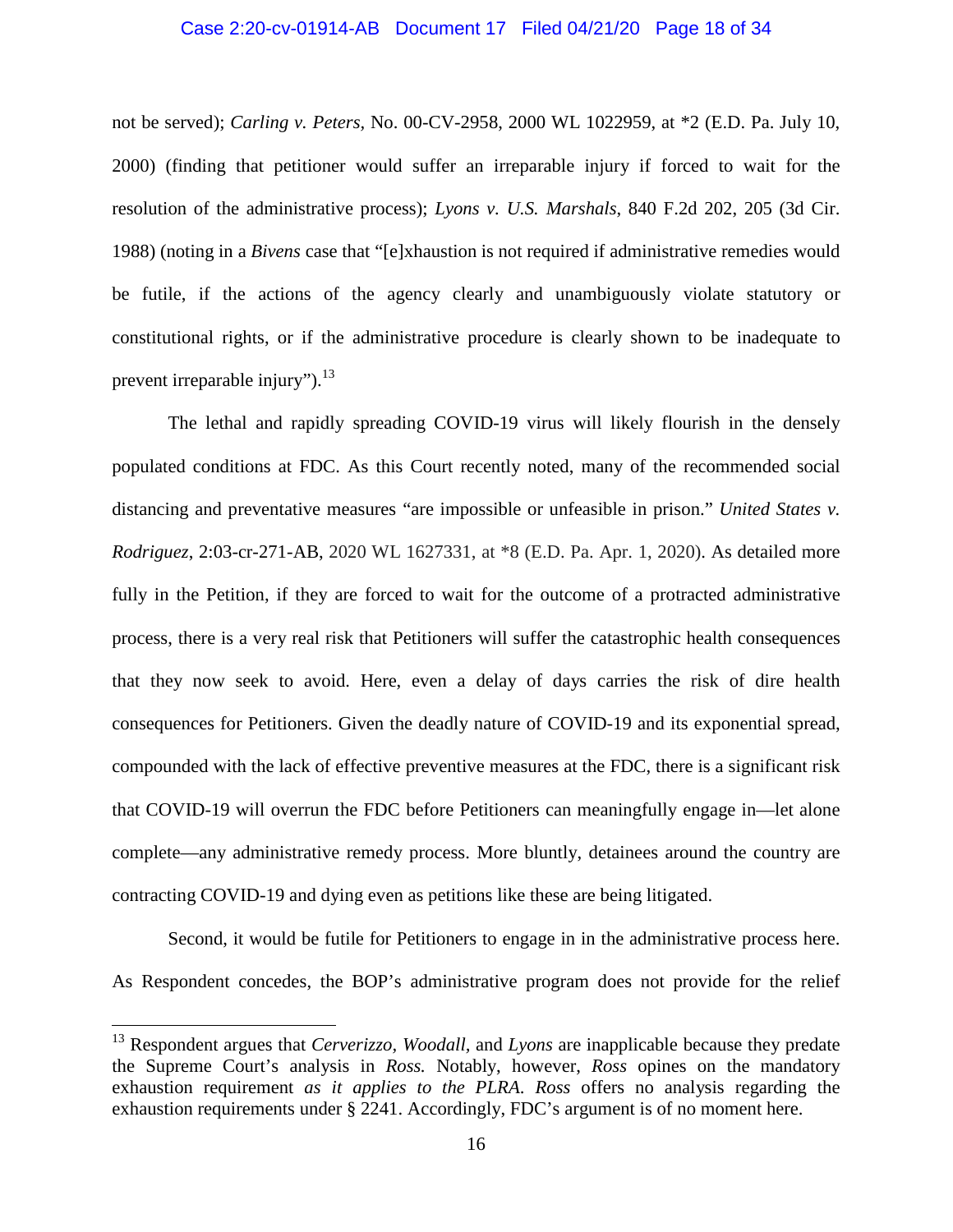#### Case 2:20-cv-01914-AB Document 17 Filed 04/21/20 Page 19 of 34

requested by Petitioners. Here, the futility of exhaustion is underscored by FDC's own position. Indeed, the government contends that the Petitioners are precluded—as a matter of law—from the remedies they seek. Yet the government simultaneously argues that Petitioners must first have pursued such unavailable remedies through the administrative process. Such a catch-22 is not only illogical, but dangerous. If the undue delay described above results in dire health consequences, it could also render exhaustion futile.<sup>14</sup>

Several courts have similarly addressed administrative exhaustion requirements in the context of this pandemic and have concluded that, even where statutorily mandated, exhaustion requirements are not always absolute. *See, e.g. United States v. Haney,* 19-CR-541, 2020 WL 1821988, at \*1 (S.D.N.Y. Apr. 13, 2020) (waiving a statutory exhaustion requirement due to the extraordinary circumstances now faced by prisoners as a result of the COVID-19 crisis and its capacity to spread in swift and deadly fashion); *United States v. Colvin*, 3:19-CR-179, 2020 WL 1613943, at \*2 (D. Conn. Apr. 2, 2020) (FDC case waiving statutory exhaustion requirement and noting that "[u]ndue delay, if it in fact results in catastrophic health consequences, could make exhaustion futile" (internal quotation marks and citation omitted)); *United States v. Perez*, 17- CR-513-3, 2020 WL 1546422, at \*1 (S.D.N.Y. Apr. 1, 2020) (concluding that exhaustion requirement waived due in light of "extraordinary threat" posed by the COVID-19 pandemic). Here, the COVID-19 pandemic presents extraordinary circumstances and poses especially disastrous risks for those with certain medical conditions. Given the rapidly spreading nature of this virus, and the availability of Petitioners' requested remedy, exhaustion would be futile and

And it might expose the detainee to an argument from the government that "claimed" deficiencies in disease *prevention* efforts cannot serve as a basis, in habeas, to release a detainee who has already contracted the disease." *See Lopez v. Lowe*, No. 3:20-CV-563, 2020 U.S. Dist. LEXIS 60796, at \*18 (M.D. Pa. Apr. 7, 2020).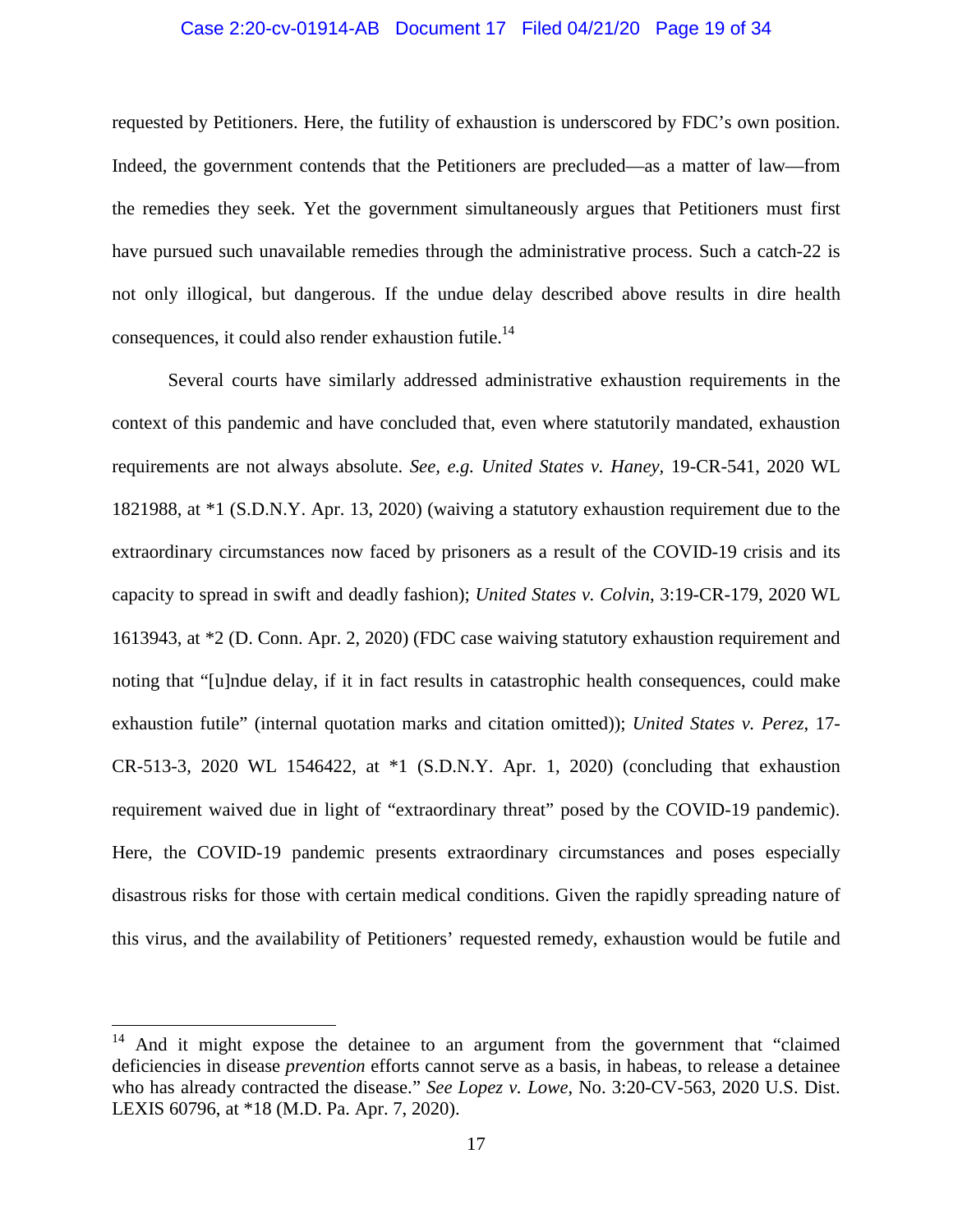#### Case 2:20-cv-01914-AB Document 17 Filed 04/21/20 Page 20 of 34

could cause Petitioners' to suffer irreparable harm while they wait for the administrative process to unfold.

# **B. Petitioners are excused from the exhaustion requirement under the Prison Litigation Reform Act because administrative remedies are not available**

Petitioners' claim is properly brought under § 2241, *see* section IV, *supra*, and therefore not subject to Prison Litigation Reform Act ("PLRA") exhaustion requirements that would apply to a civil-rights action. Respondent's argument that Petitioners must meet the exhaustion requirements set forth in the PLRA relies on his incorrect characterization of the Petition here, and is wrong for the same reason. That said, however, even if Petitioners were limited to bringing a straightforward civil-rights action—which they are not—Petitioners would be excused from the administrative-exhaustion requirement under the PLRA.

The PLRA requires plaintiffs to exhaust administrative remedies when "such administrative remedies are available." 42 U.S.C. § 1997e(a). However, the PLRA contains a "textual exception to mandatory exhaustion." *Ross v. Blake*, 136 S. Ct. 1850, 1858 (2016). Under the PLRA, a plaintiff need "not exhaust remedies if they are not 'available.'" *Id.* at 1855; *see also Brown v. Croak*, 312 F.3d 109, 111 (3d Cir. 2002). In other words, the PLRA "requires exhaustion of all available remedies, not all remedies." *Berry v. Klem*, 283 F. App'x 1, 4-5 (3d Cir. 2008). In *Ross*, the Supreme Court defined "available" as "capable of use for the accomplishment of a purpose." *Ross,* 136 S. Ct. at 1858.

Courts have found that administrative remedies are unavailable where the plaintiff's attempts to exhaust are thwarted through "machination, misrepresentation, or intimidation," where officers are unable or unwilling to provide relief to the aggrieved petitioner, or where the administrative scheme is "so opaque" that it becomes practically incapable of use. *Ross*, 136 S. Ct. at 1860. Similarly, courts have found administrative remedies unavailable where prison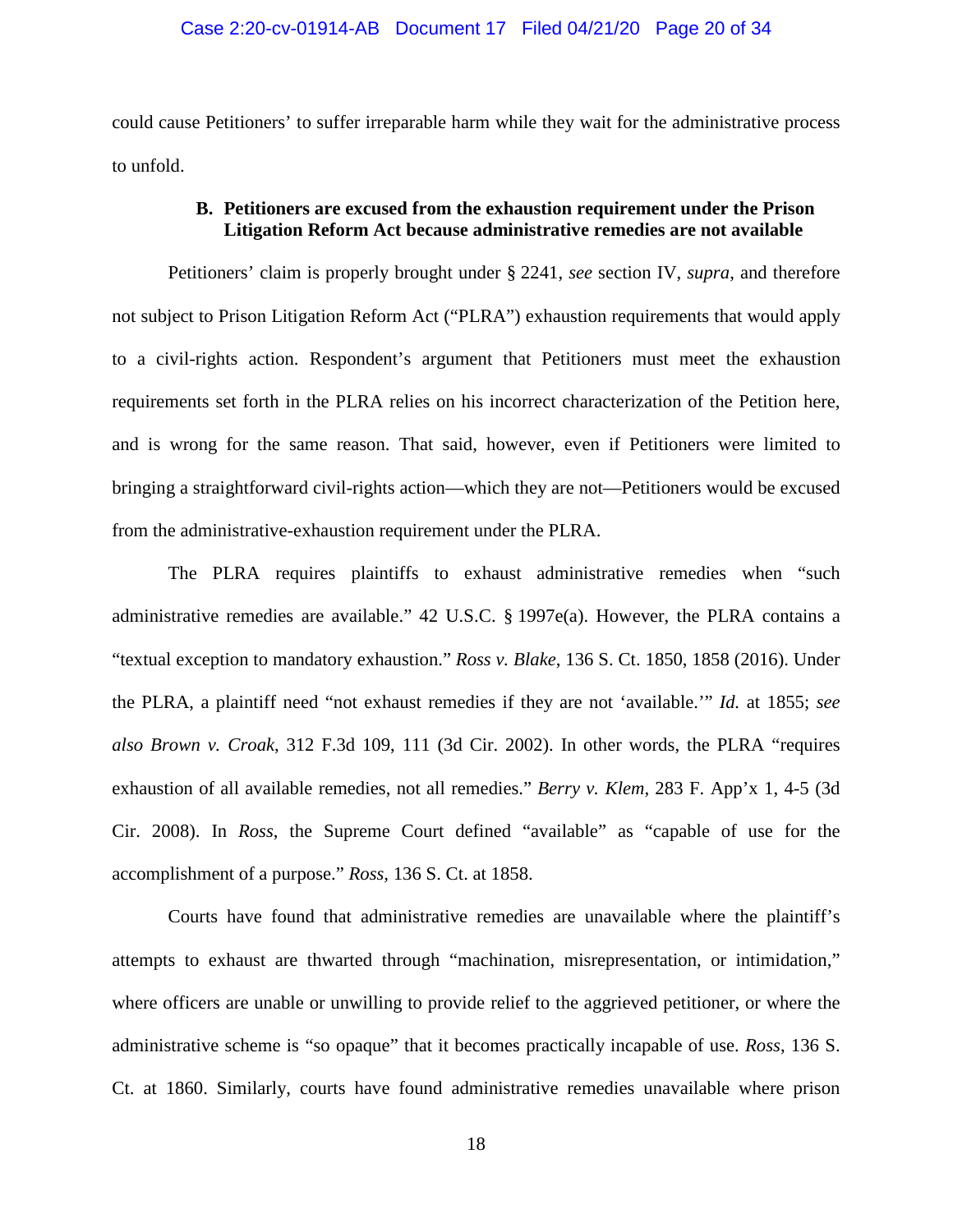#### Case 2:20-cv-01914-AB Document 17 Filed 04/21/20 Page 21 of 34

officials ignore their own procedural rules, *See, e.g., Robinson v. Superintendent Rockview SCI*, 831 F.3d 148, 154 (3d Cir. 2016); *Mitchell v. Horn*, 318 F.3d 523, 529 (3d Cir. 2003); *Camp v. Brennan*, 2019 F.3d 279, 280-81 (3d Cir. 2000). Notably, while *Ross* sets forth some paradigmatic types of circumstances in which administrative remedies are unavailable, "neither the Supreme Court nor this Circuit has held that those three circumstances are comprehensive, as opposed to exemplary." *West v. Emig*, 787 F. App'x 812, 815 (3d Cir. 2019).

Here, administrative remedies are unavailable to Petitioners. Any available remedy would almost certainly require Petitioners to engage in an administrative process that could take weeks or months to resolve. However, a lethal pandemic is spreading swiftly and exponentially. Throughout the United States and around the world, organizations and governments have taken dramatic and economically devastating measures to help slow the spread of this deadly disease because of the particular rapidity with which it infects, debilitates, and sometimes kills. Accordingly, any administrative-remedy program that would require Petitioners to wait even a week to complete is not "capable of use for the accomplishment of [that] purpose. *Ross,* 136 S. Ct. 15 1858. Even the regulation cited by Respondent as allowing for "emergency" remedies on an expedited basis illustrates unavailability here. *See* Doc. 12-2 at 33 (citing 28 C.F.R. § 542.18). The BOP is the entity that "determine[s]" whether the request actually is "of an emergency nature" that would trigger an emergency response on an expedited timeline. *Id*. As Respondent has stated repeatedly, he does not regard this situation as rising to that level. Moreover, any such denial issued by Respondent is still not deemed exhausted for weeks until it has been appealed further, and the regulation makes no provision for expediting the appeal to the regional office or BOP central office. *See id*.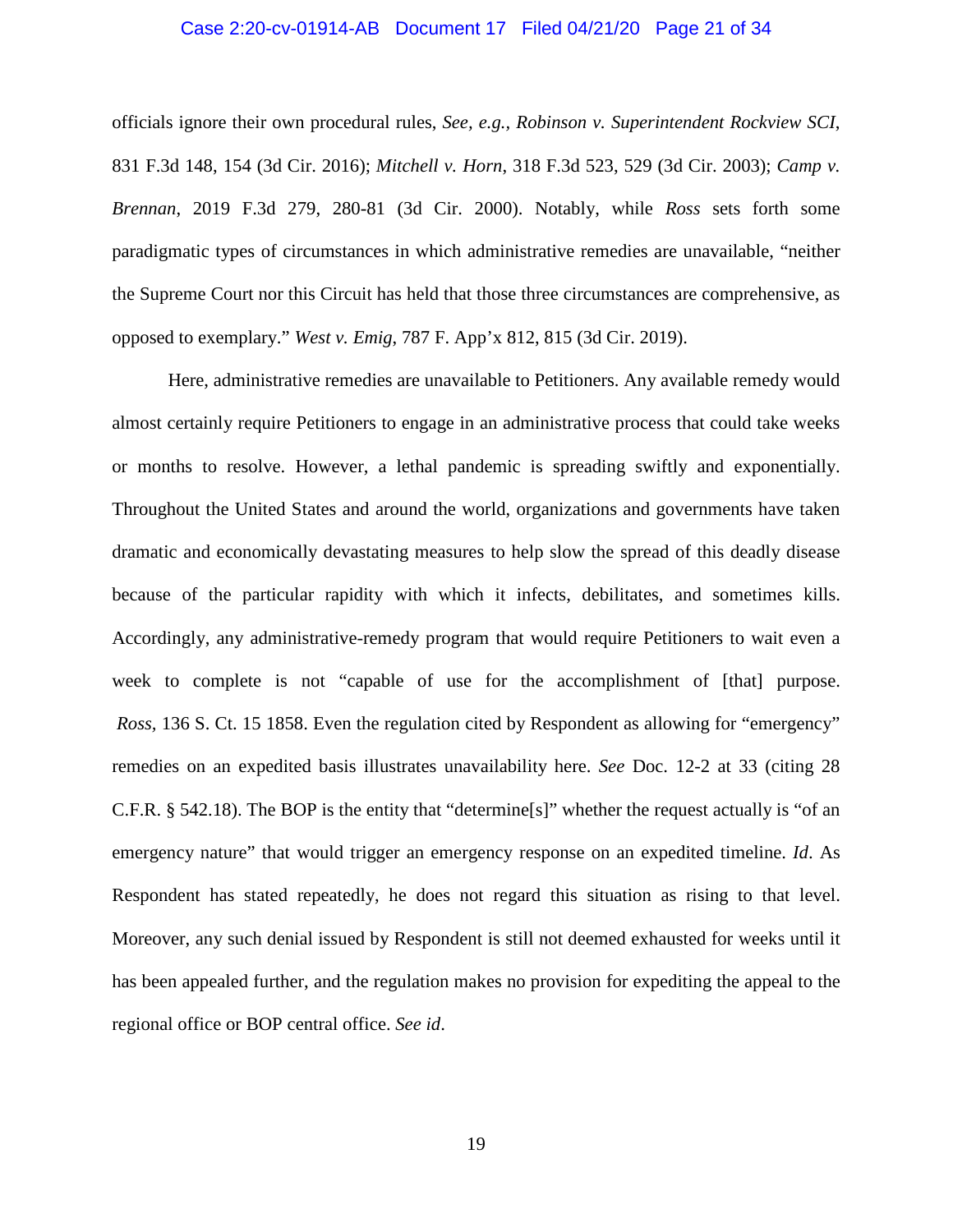#### Case 2:20-cv-01914-AB Document 17 Filed 04/21/20 Page 22 of 34

Each day that Petitioners must wait for relief is significant. Both administrative remedies preceding habeas litigation and administrative remedies preceding civil rights litigation (which this is not) are practicably unavailable to petitioners. Accordingly, petitioners' claims are not barred by the PLRA's exhaustion requirement.

# **VI. The FDC's exposure of vulnerable detainees to a high risk of COVID-19 infection violates the Fifth and Eighth Amendments**

In *Helling v. McKinney*, the Supreme Court stated "[i]t would be odd to deny an injunction to inmates who plainly proved an unsafe, life-threatening condition in their prison on the ground that nothing yet had happened to them." 509 U.S. 25, 33 (1993). Here, a fire is crackling outside the FDC's walls, and at any moment an ember could slip in and ignite an inferno. This risk to life, and the FDC's deliberate indifference to it, are a classic Fifth and Eighth Amendment violation.<sup>15</sup>

A Fifth or Eighth Amendment claim requires the petitioner to "make (1) a subjective showing that the defendants were deliberately indifferent to his or her medical needs and (2) an objective showing that those needs were serious." *Pearson v. Prison Health Serv.*, 850 F.3d 526, 534 (3d Cir. 2017) (internal quotation marks, brackets, and citations omitted). Both elements are present here.

# **A. The FDC is acting with deliberate indifference to vulnerable detainees' health and safety**

A prison official is deliberately indifferent when he "knows of and disregards an excessive risk to inmate health or safety; the official must both be aware of facts from which the

 $15$  The due-process rights of a pretrial detainee are "'at least as great as the Eighth Amendment protections available to a convicted prisoner.'" *Natale v. Camden Cty. Corr. Facility*, 318 F.3d 575, 581 (3d Cir. 2003) (quoting *Revere v. Mass. Gen. Hosp.*, 463 U.S. 239, 244 (1983)). This case does not implicate any potential differences between the Fifth and Eighth Amendment standards.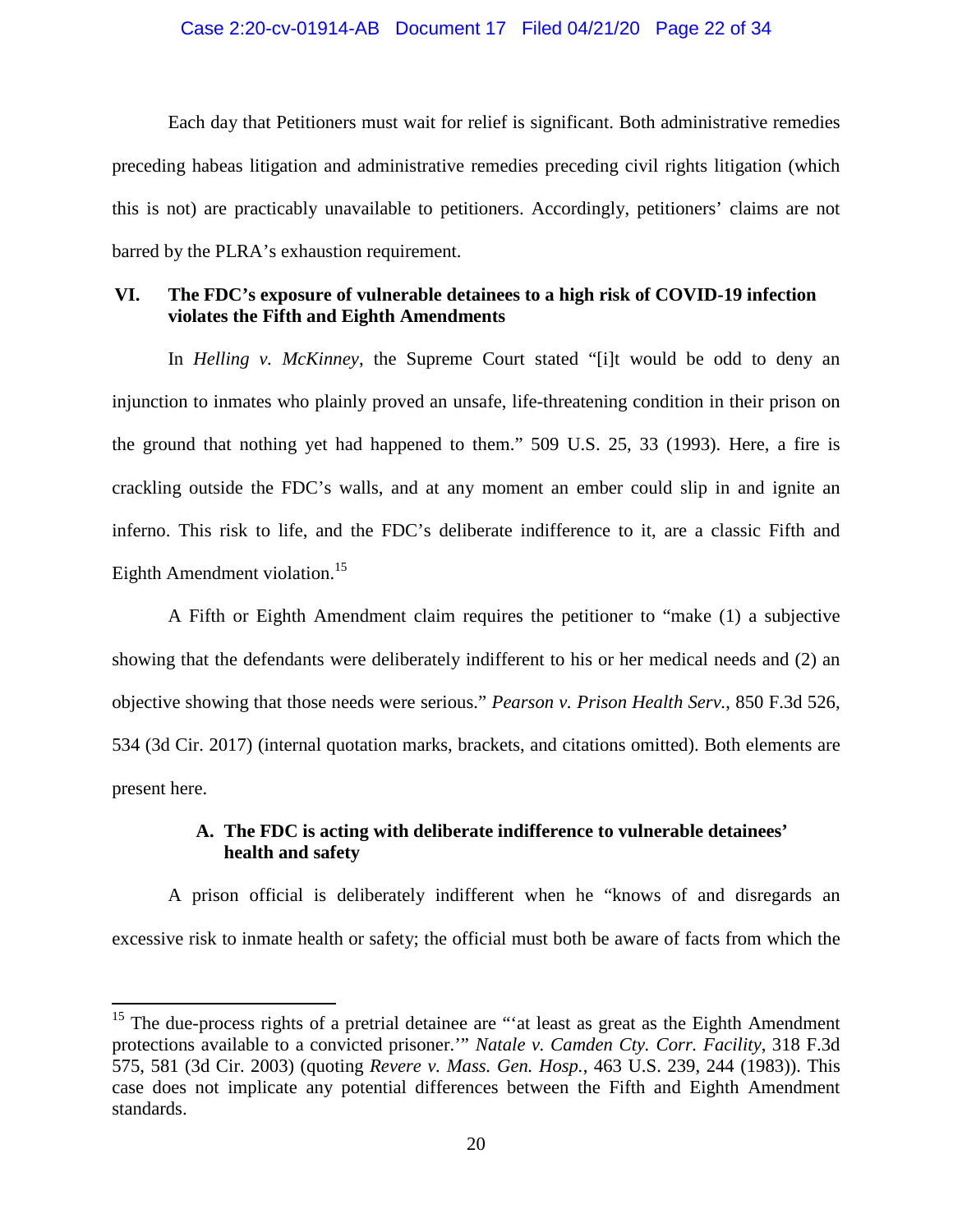#### Case 2:20-cv-01914-AB Document 17 Filed 04/21/20 Page 23 of 34

inference could be drawn that a substantial risk of serious harm exists, and he must also draw the inference." *Farmer v. Brennan*, 511 U.S. 825, 837 (1994).

Respondent knows well that facilities like the FDC are exceptionally susceptible to a deadly outbreak of COVID-19. Pet. ¶¶ 30-72; *see also, e.g.*, *United States v. Rodriguez*, 2:03-cr-271-AB, 2020 WL 1627331, at \*8-10 (E.D. Pa. Apr. 1, 2020) (detailing the risks posed by the virus to prisons and jails). He further knows that inmates with medical conditions such as Petitioners' are at heightened risk for severe, life-threatening cases of COVID-19. Pet. ¶¶ 22-26, 92-94; *see also, e.g.*, *Rodriguez*, 2020 WL 1627331, at \*7-8. Despite knowing all this, Respondent continues to hold Petitioners and all other FDC detainees in conditions in which they cannot maintain effective social distancing and recommended hygienic practices, and lack access to COVID-19 tests, among other shortcomings. Pet. ¶¶ 73-91; *see also, e.g.*, *United States v. Colvin*, No. 3:19-CR-179, 2020 WL 1613943, at \*4 (D. Conn. Apr. 2, 2020). This is deliberate indifference to the health and safety of Petitioners and their fellow detainees.

#### **B. Petitioners' health needs are serious**

Public-health hazards can present serious health threats that violate the Fifth and Eighth Amendments, even if the detainee has not yet been harmed. *See, e.g.*, *Helling v. McKinney*, 509 U.S. 25, 28 (1993) ("[R]espondent was assigned to a cell with another inmate who smoked five packs of cigarettes a day."); *Hutto v. Finney*, 437 U.S. 678, 682-83 (1978) ("Although some prisoners suffered from infectious diseases such as hepatitis and venereal disease, mattresses were removed and jumbled together each morning, then returned to the cells at random in the evening."). Respondent's chief defense on this point is that COVID-19 is also a risk outside of jail. *See* Br. at 34. This is true of virtually any contagious disease or other public-health hazards—true but trivial. The risk inside the FDC is much higher than the risk outside, where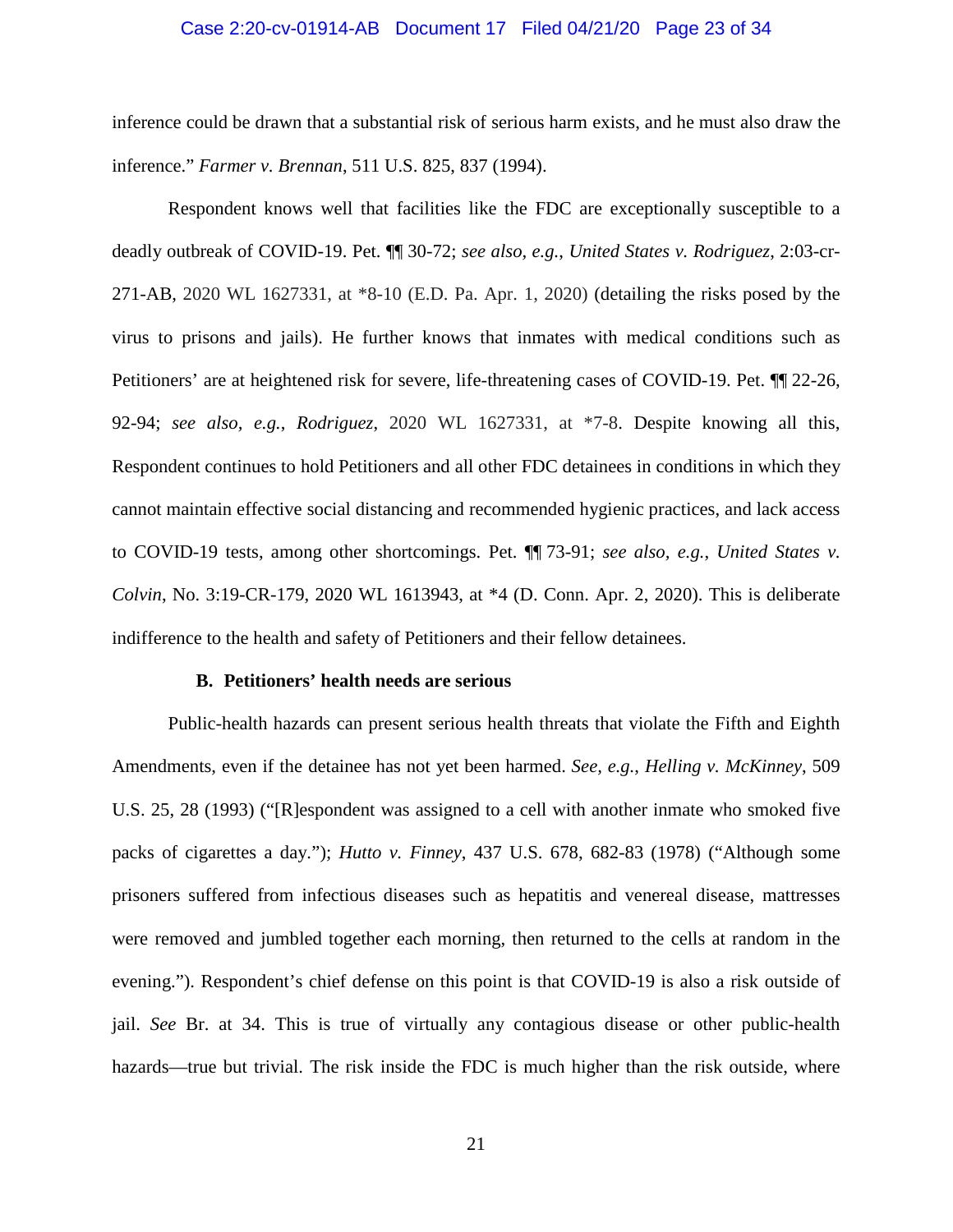#### Case 2:20-cv-01914-AB Document 17 Filed 04/21/20 Page 24 of 34

people can wash their hands with soap, minimize the number of people they encounter on a daily basis, get tested for COVID-19 (not one test has been administered in the FDC to detainees), and so on. "[A] remedy for unsafe conditions need not await a tragic event." *Helling*, 509 U.S. at 33.

Furthermore, Petitioner Hall is not precluded from pursuing a § 2241 habeas claim in this civil case by Judge Beetlestone's denial of a motion in his criminal case. In particular, the discovery process in this civil action will allow Mr. Hall to put into evidence information that was impossible for him to obtain in his criminal action, including information gleaned from an inspection of the FDC, as well as Respondent's responses to Petitioners' discovery requests.

# **VII. The PLRA does not apply to this action, and even if it did, it would not bar the requested relief**

As previously discussed more fully, the PLRA does not apply to or impose any limitations upon § 2241 actions seeking release. However, even if this Court finds that this is a conditions-of-confinement action to which the PLRA applies on the theory that Petitioners are not seeking "release," the PLRA does not limit this Court's power to grant the relief that is requested. First, even if the PLRA generally applies restrictions to civil actions that seek a "prisoner release order," numerous courts have held that transferring a detainee does not trigger the definition of a "prisoner release order" within the meaning of the statute. *See* 18 U.S.C.  $§$  3626(g)(4). Second, by the PLRA's plain language, a party seeking a "prisoner release order" must demonstrate as a prerequisite that "crowding is the primary cause of the violation" in order to obtain relief. 18 U.S.C. §§ 3626(a)(3)(B) & (a)(3)(E)(i). Therefore, the PLRA's narrow definition of a "prisoner release order" cannot apply in situations like this one, where the constitutional violation alleged stems primarily not from overcrowding, but instead from the rampant spread of a novel and deadly disease that the BOP is ill-equipped to control. Finally, the PLRA does not set an outright prohibition on appointing a special master where the special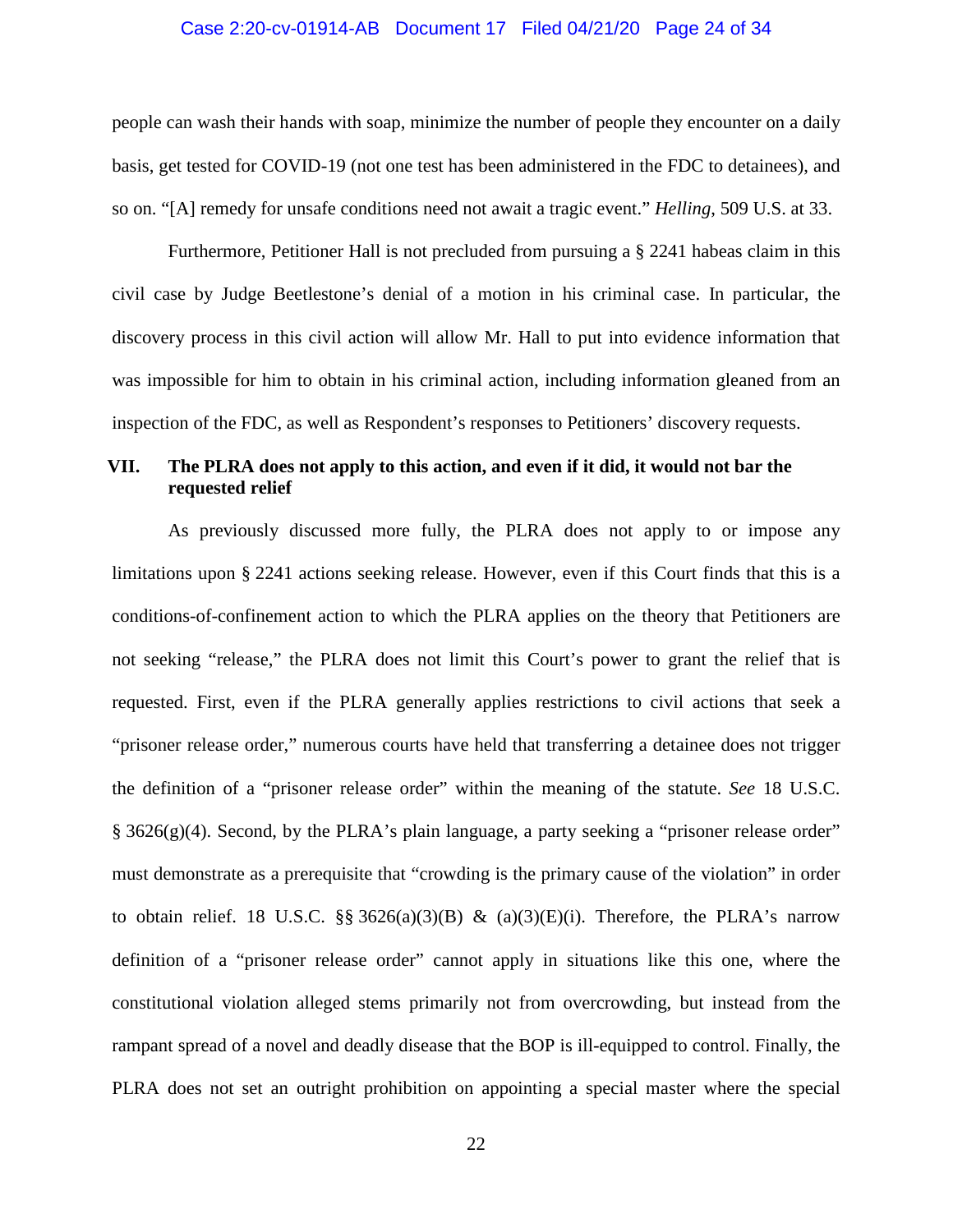#### Case 2:20-cv-01914-AB Document 17 Filed 04/21/20 Page 25 of 34

master will not exercise final authority but rather will propose findings to the Court to facilitate quick judicial decision-making.

# **A. The PLRA does not preclude a single district judge from ordering a detainee transfer, nor does it apply to detainee claims that go beyond mere overcrowding.**

Under the PLRA, there is a difference between a prisoner transfer and a prisoner release. In *Reaves v. Department of Correction*, the court had previously ordered a prisoner to be transferred to an outside facility so that he could be treated by a physician with the training to care for his medical needs. 392 F. Supp. 3d 195, 210 (D. Mass. 2019). The government moved to stay the execution of that order, arguing, as it does here, that under the PLRA, a three-judge panel must approve the transfer of the prisoner. *Id.* at 522. The court rejected the government's argument because the prisoner had not been released within the meaning of the statute. *Id.* Instead, the Court "did not release Mr. Reaves from incarceration, it transferred him. This is a distinction not without a difference." *Id.* Here, as in *Reaves*, the remedy requested is not release from prison but instead a transfer to a different location of incarceration. The detainees in this action will still be under BOP control—they will merely be confined in a different location, which is permissible under the PLRA.

Second, and to the extent that the requested remedy is a "release," the highly restrictive definition of "prisoner release order" that triggers the PLRA applies only in situations where the primary basis of the detainees' claim is overcrowding. The *Reaves* Court explained that the definition of a "prisoner release order," which, as cited by the government in the instant matter, would seem to limit *any* civil action that had the "purpose or effect of reducing or limiting the prison population," is best read to limit only civil actions where the primary basis of the constitutional claim is overcrowding. As the court explained,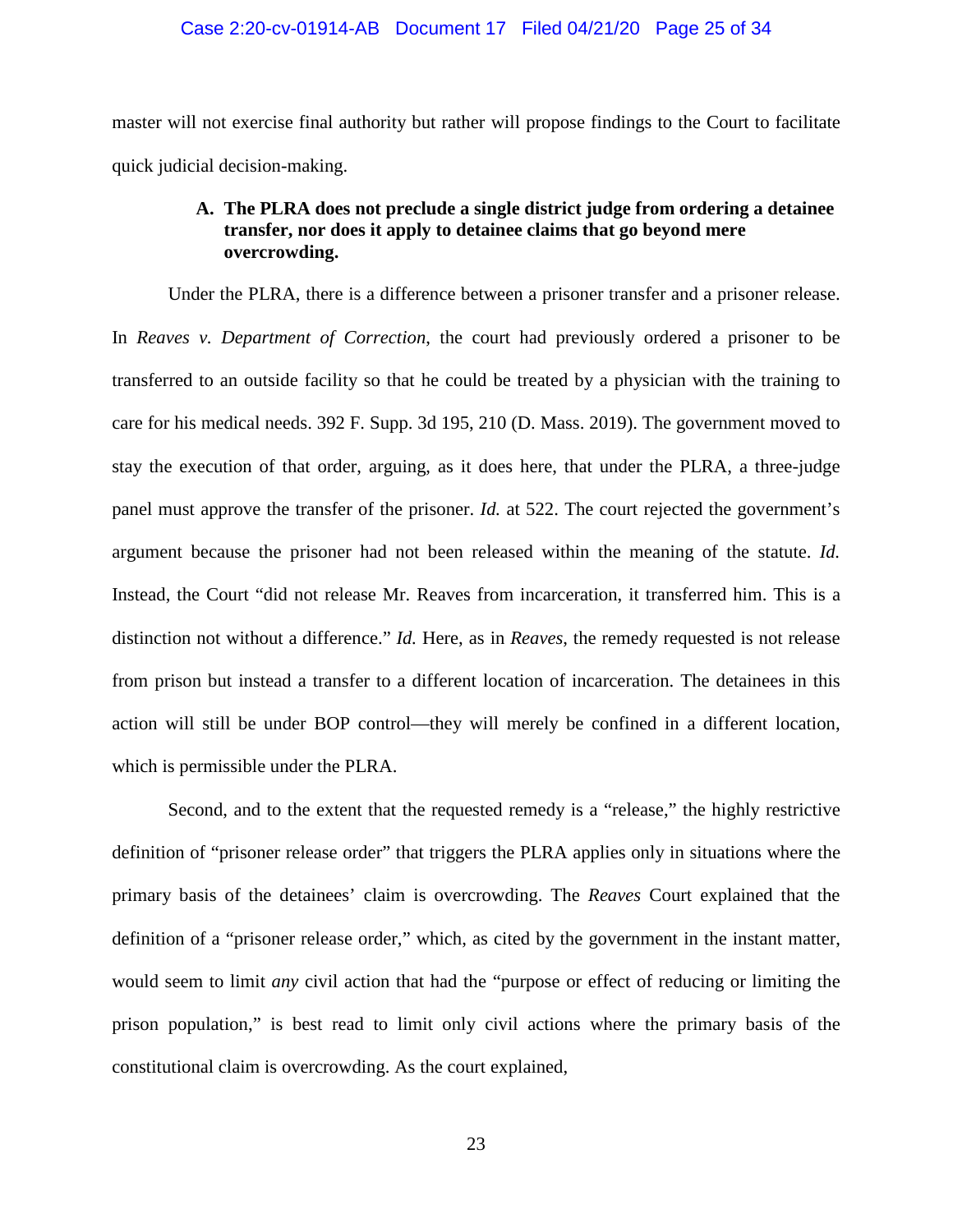Reading the statue as a whole entails harmonizing the definition of "prisoner release order" with the requirements for entering one. One of two necessary conditions for entering a release order . . . is that the three-judge panel find by clear and convincing evidence, that '*crowding is the primary cause of the violation of a Federal right*.' 18 U.S.C. § 3626 (a)(3)(E)(i).

*Reaves v. Dep't of Corr.*, 404 F. Supp. 3d 520, 523 (D. Mass. 2019) (quoting *Plata v. Brown*, No. C01-1351, 2013 WL 3200587, at \*8 (N.D. Cal. June 24, 2013)) (emphasis added).

In this instance, mere overcrowding is not the primary cause of the violation. Instead, the primary cause of the violation is the unprecedented threat of the highly infectious COVID-19 outbreak in the prison population, of which overcrowding is but one part of a much larger issue. Accordingly, the *Reaves* Court found, where, as here, accepting the government's argument "would mean that the *only* way a district court can order the release of a prisoner is for a violation of his constitutional rights where overcrowding caused the violation, but not if any other reason caused the violation." *Id.* The PLRA cannot impose such a strict limitation, which would essentially limit all prisoner claims to only those that stem from overcrowding.

This plain-language interpretation of the PLRA is supported by the legislative history and legislative intent. As further noted in *Reaves*, the legislative history suggests that the sponsors of the PLRA were primarily "concerned with courts setting 'population caps' and ordering the release of inmates as a sanction for prison administers' failure to comply with the terms of consent decrees designed to eliminate overcrowding." *Id*. It naturally follows then that the legislative intent could not have been to limit the Court's ability to grant relief during an unprecedented global pandemic but instead to curb overcrowding suits generally. Accordingly, because overcrowding is not the primary basis of the plaintiffs' claim, the PLRA does not limit the requested remedy.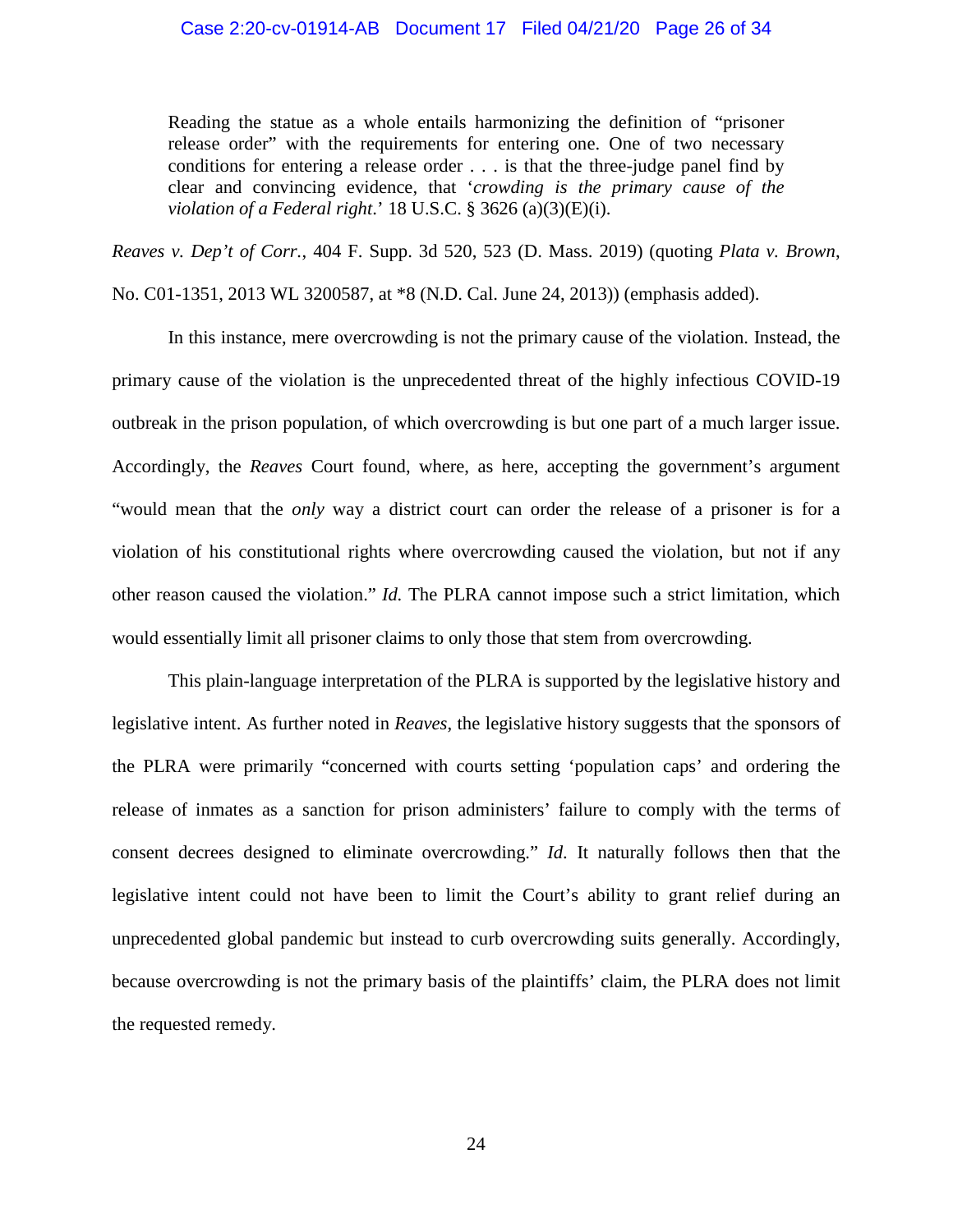# **B. The PLRA does not prohibit the "broad" relief requested, as the novel coronavirus poses an unprecedented risk that cannot be abated by lesser means**

The government argues that the PLRA limits the Court's authority to grant the requested relief because any remedy granted under the PLRA must be "narrowly drawn, extends no further than necessary to correct the violation of the Federal right, and is the least intrusive means necessary to correct the violation of the Federal right." 18 U.S.C. § 3626(a)(1)(A). As noted for multiple reasons above, the PLRA does not limit the Court's authority. However, again, considering *arguendo* that it did, this language would hardly preclude the requested relief, especially in light of an unprecedented global pandemic.

*Reaves* is again instructive on this point. There, the Court found simply that the requested relief is appropriately narrow because, "if Mr. Reaves is not transferred, he will die." *Id.* In the instant matter, if a substantial number of detainees are not transferred to home confinement, in all likelihood many will catch COVID-19, and some of them will die. The virus will rage inside the walls of the prison, spread to guards and other staff members, trickle back out into the community, and prolong this crisis for the population at large. It would be wholly inappropriate, especially on a motion to dismiss, to bar this claim on the basis that it is not sufficiently narrow when absolutely no precedent exists for the kind of danger the world is facing from COVID-19.

Finally, the PLRA does not limit the Court's authority to appoint a special master to help facilitate this urgently needed relief. The government concedes that the PLRA allows special masters to "conduct hearings on the record and *prepare proposed findings of fact*." Doc. 12-2 at 42 (emphasis added). This is exactly how the special master should function in this case. Specifically, given the exigency of the crisis and the broad review that must be undertaken, a special master could review the files of individual detainees and make recommendations to the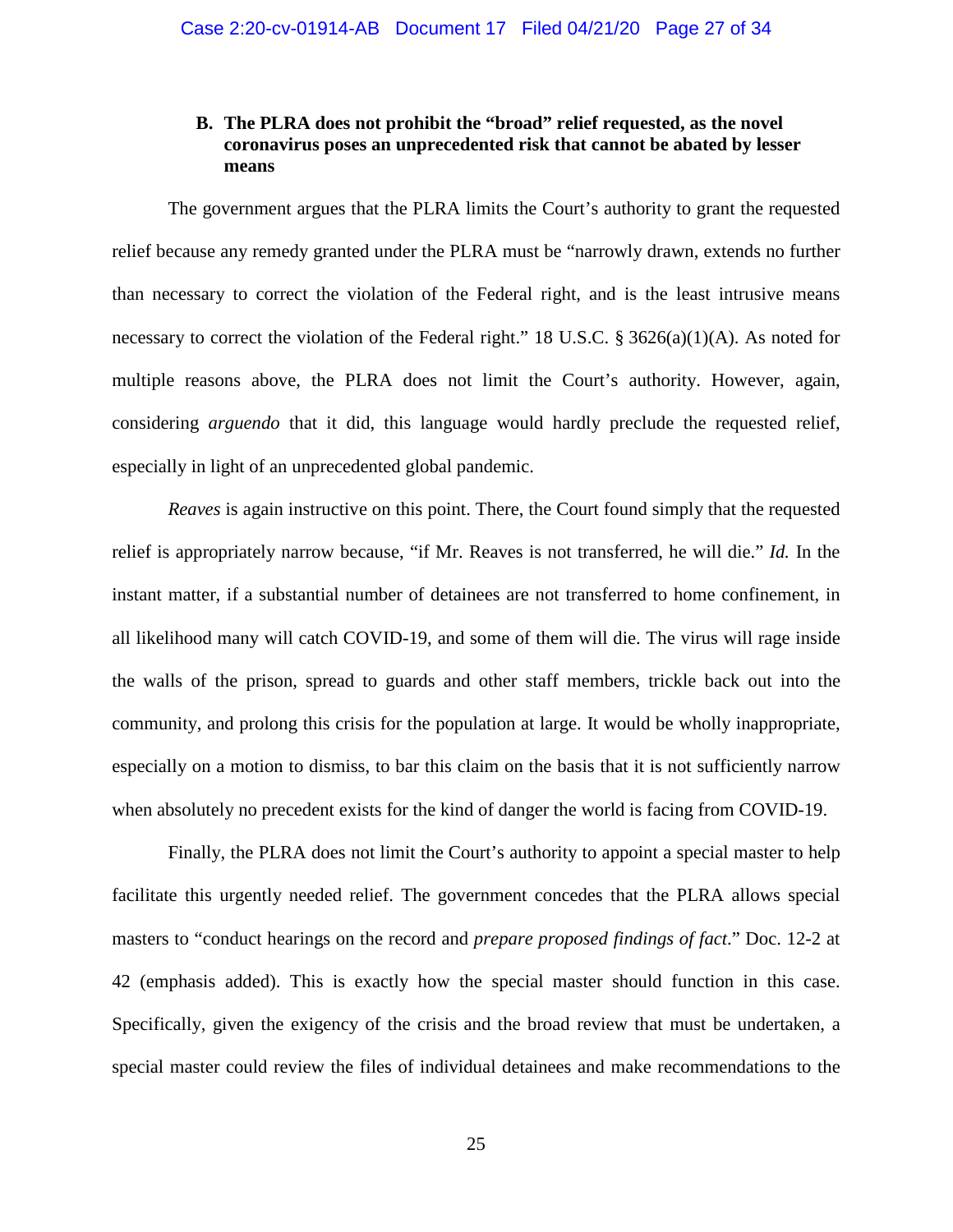#### Case 2:20-cv-01914-AB Document 17 Filed 04/21/20 Page 28 of 34

court, *i.e.* "prepare proposed findings of fact." The Court would be under no obligation to accept those recommendations. Rather, the Court could and would still exercise its discretion in choosing whether or not to follow the recommendation. Appointing a special master in this fashion cannot possibly run afoul of the PLRA, especially when the government implicitly concedes that this is a permissible practice. Given the urgent need of these detainees and the relative ease with which this Court could avoid an impermissible delegation, appointing a special master is not only permissible, it makes good sense.

#### **VIII. There is no cause to strike Petitioners' class allegations**

Respondent asks the Court to strike Petitioners' class allegations before he has even filed his answer to the initial pleading. This request is premature and groundless.

There are "rare few" cases "where the complaint itself demonstrates that the requirements for maintaining a class action cannot be met." *Landsman & Funk PC v. Skinder-Strauss Assocs.*, 640 F.3d 72, 93 n.30 (3d Cir. 2011). "As such, district courts in the Third Circuit typically hold that motions to strike class allegations are premature and that the proper avenue is to oppose the plaintiff's motion for class certification." *Whitaker v. Herr Foods, Inc.*, 198 F. Supp. 3d 476, 497 (E.D. Pa. 2016) (internal quotation marks and citations omitted). No special factors would warrant a departure from this practice here, even if the request to strike had merit.

And Respondent's request to strike does not have merit. As described above, courts have long authorized class-based habeas petitions as a procedural device. *See* section IV.c. And as Petitioners will more fully show at the appropriate procedural stage, all four requirements of Federal Rule of Civil Procedure 23(a) are met. The first factor is numerosity: the FDC holds over 1,000 detainees. Respondent does not, and could not, dispute that the class satisfies the numerosity requirement.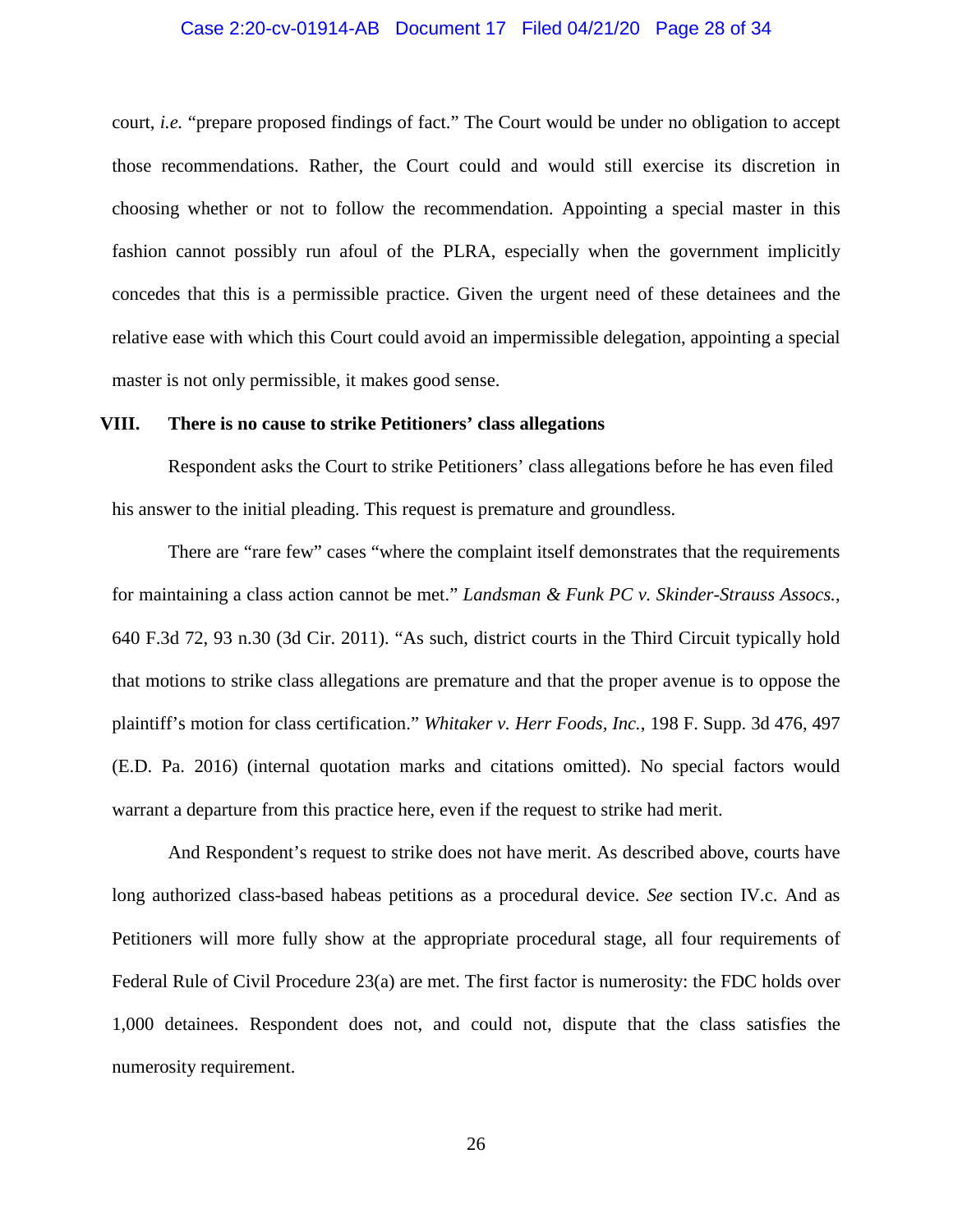#### Case 2:20-cv-01914-AB Document 17 Filed 04/21/20 Page 29 of 34

Second is commonality, which "does not require perfect identity of questions of law or fact among all class members. Rather, 'even a single common question will do.'" *Reyes v. Netdeposit, LLC*, 802 F.3d 469, 486 (3d Cir. 2015) (quoting *Wal-Mart Stores, Inc. v. Dukes*, 564 U.S. 338, 359 (2011)). "Because the requirement may be satisfied by a single common issue, it is easily met . . . ." *Baby Neal for and by Kanter v. Casey*, 43 F.3d 48, 56 (3d Cir. 1994). "[C]ommonality is not defeated by a showing that 'individual facts and circumstances' will have to be resolved." *Thomas v. SmithKline Beecham Corp.*, 201 F.R.D. 386, 392 (E.D. Pa. 2001) (quoting *Baby Neal*, 43 F.3d at 57). Commonality is easily established in this case. The Proposed Class members are all currently incarcerated at the FDC. They are all facing elevated risk of exposure to the same deadly virus because of the same failures to undertake protective measures that would help guard against transmission. They are all unable to practice social distancing because of the conditions in which they are held, they all lack sufficient PPE, and they all regularly interact with shared surfaces and objects that have seen insufficient sanitization. *See also* Pet. ¶ 117 (listing six common questions of fact and law).

Third is typicality. The purpose of this requirement is to assure that the claims of the named plaintiffs and the class "are so interrelated that the interests of the class members will be fairly and adequately protected in their absence." *Gen. Tel. Co. of the Sw. v. Falcon*, 457 U.S. 147, 157-58 n.13 (1982). Petitioners, like all the Proposed Class members, are FDC detainees who each face elevated risk because of the facility's common failures to undertake sufficient protective measures. They all face a virus that can infect any human. "If the claims of the named plaintiffs and putative class members involve the same conduct by the defendant, typicality is established regardless of factual differences." *Newton v. Merrill Lynch, Pierce, Fenner & Smith, Inc.*, 259 F.3d 154, 183-84 (3d Cir. 2001)*.*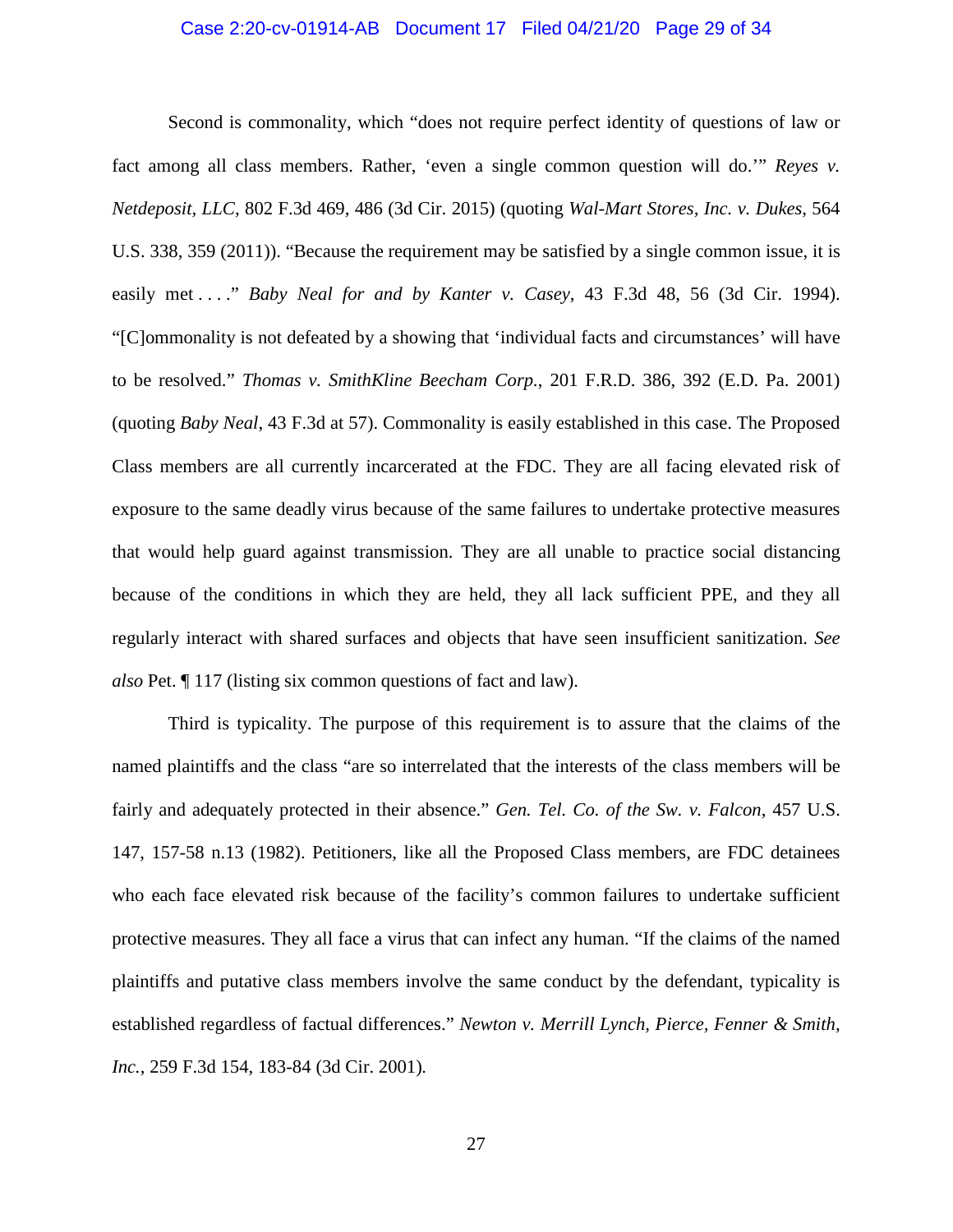#### Case 2:20-cv-01914-AB Document 17 Filed 04/21/20 Page 30 of 34

Fourth is adequacy of representation. Respondent challenges Petitioners' "fit[ness] to represent the members of their proposed class" on the grounds that they have "fail[ed] to consider or account for . . . concerns" about some detainees' access to food, shelter, or medical care if released. Br. at 45. To the contrary, Petitioners have proposed the appointment of a special master to review all detainees' situations. And Petitioners' counsel bring to this case a combination of expertise that includes criminal law, prisoner litigation, and Rule 23(b)(2) class actions.

Finally, this case is appropriate for class certification under Rule 23(b)(2). Courts routinely use Rule 23(b)(2) to adjudicate claims involving treatment of inmates. *E.g.*, *Woods v. Marler*, No. 17-4443, 2018 WL 1439591 (E.D. Pa. Mar. 22, 2018) (certifying class of FDC detainees challenging Warden Marler's visitation policy); *Williams v. City of Phila.*, 270 F.R.D. 208, 222 (E.D. Pa. 2010) (certifying Rule 23(b)(2) class of inmates); *Colon v. Passaic Cty.*, No. 08-cv-4439, 2009 U.S. Dist. LEXIS 45151, at \*16–18 (D.N.J. May 27, 2009) (certifying class of those who were currently, or would become, incarcerated in Passaic County Jail); *Dittimus-Bey v. Taylor,* 244 F.R.D. 284, 293 (D.N.J. 2007) (certifying Rule 23(b)(2) class of individuals incarcerated at Camden County Correctional Facility on overcrowding claim); *Death Row Prisoners of Pa. v. Ridge,* 169 F.R.D. 618, 623 (E.D. Pa. 1996) (certifying Rule 23(b)(2) class of death-row detainees).

#### **IX. Discovery is necessary, and will be fast and efficient**

Respondent argues that discovery in this case is inappropriate and that in any event it has already fulfilled any discovery obligations it could possibly have by supplying Petitioners with their own records and directing them to the BOP website, which according to Respondent is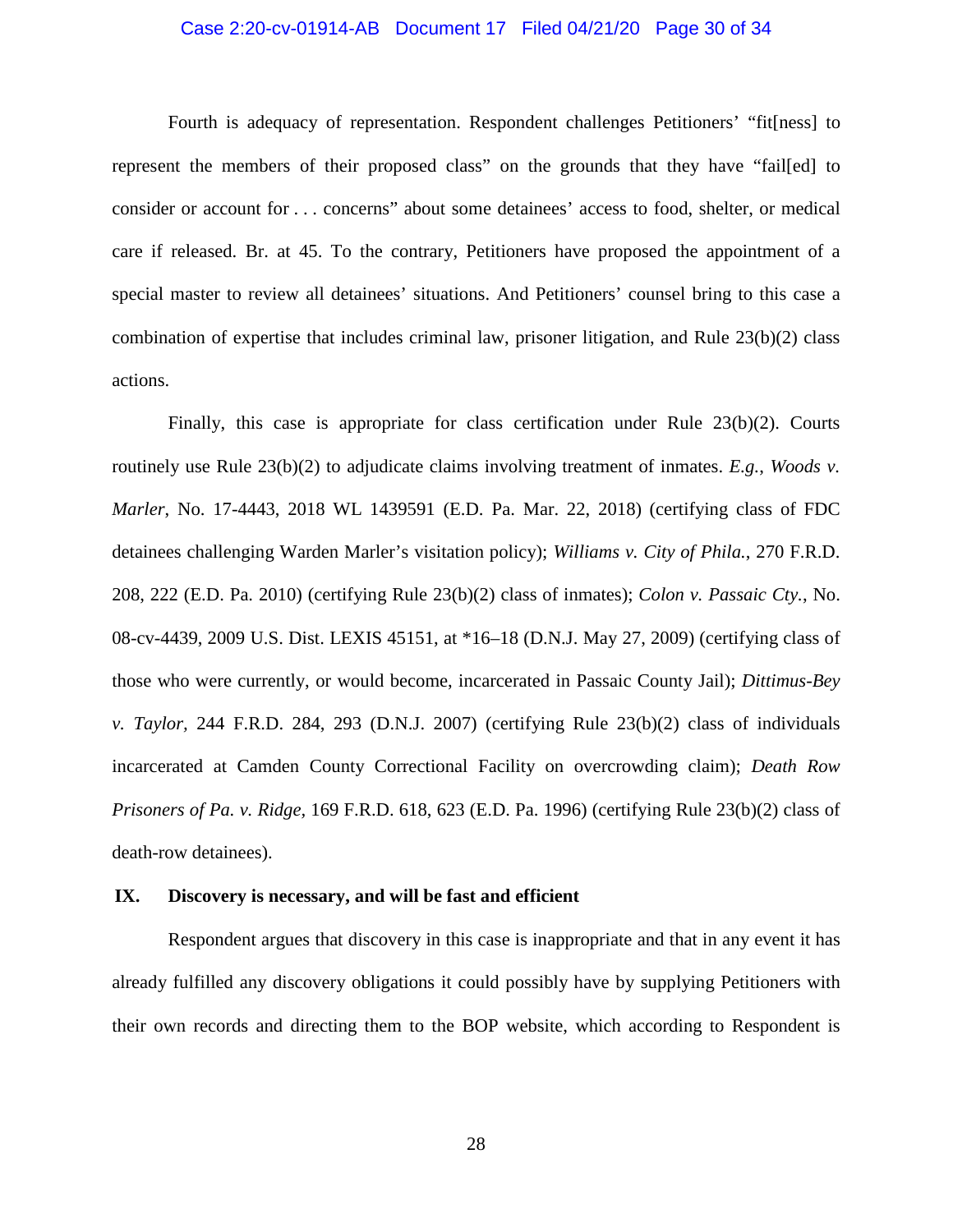#### Case 2:20-cv-01914-AB Document 17 Filed 04/21/20 Page 31 of 34

"detailed and transparent regarding its efforts to respond to the COVID-19 pandemic."<sup>16</sup> Respondent's Brief at 45. That argument is premature given that no discovery has yet been served, but it is also not supported by the facts or the law.

The BOP website may set forth high-level COVID-19 guidelines, but it hardly details the facts on the ground at the FDC. Petitioners are entitled to probe those facts, which will either support or contradict the FDC's claims that it has "taken exhaustive measures . . . to protect inmates and staff against COVID-19." Repsondent's Brief at 1. The website does not provide the number of detainees and staff who have received tests for COVID-19; it does not provide information on how often commonly touched surfaces at the FDC are being disinfected and what cleaning products are available for use; it does not provide the number of masks given to staff and detainees; it does not provide information on detainees' ability, if any, to self-quarantine. In short, the website is silent when it comes to providing the particulars at the FDC that all of us have come to understand are critical in preventing the spread of COVID-19.

The sole case Respondent cites about discovery, *Bracy v. Gramley*, 520 U.S. 899, 904 (1997), does not block Petitioners from obtaining discovery. In contrast to *Bracy*, the current lawsuit is not only a petition for writ of habeas corpus under § 2241, but is also a class-action complaint for declaratory and injunctive relief for which litigants are most certainly "entitled to discovery as a matter of ordinary course." Moreover, even in *Bracy*, a habeas petition brought pursuant to 28 U.S.C. § 2254, the Court allowed discovery, pursuant to Rule 6(a) of the Rules Governing § 2254 Cases (providing that a judge may allow discovery in a habeas action "for

 $16$  The FDC's claim that Petitioners have ignored the BOP's website is puzzling. Petitioners cited the BOP's website three times in their Petition, most notably for the concerning fact that as of April 14, the BOP reported at least 388 inmates have tested positive, along with 201 BOP staff. Pet. ¶ 70, n. 63. Even more concerning, however, is that these numbers are drastically increasing and as of April 20, there are now 702 federal inmates who have tested positive, and 22 people in federal custody who have died from this virus. https://www.bop.gov/coronavirus/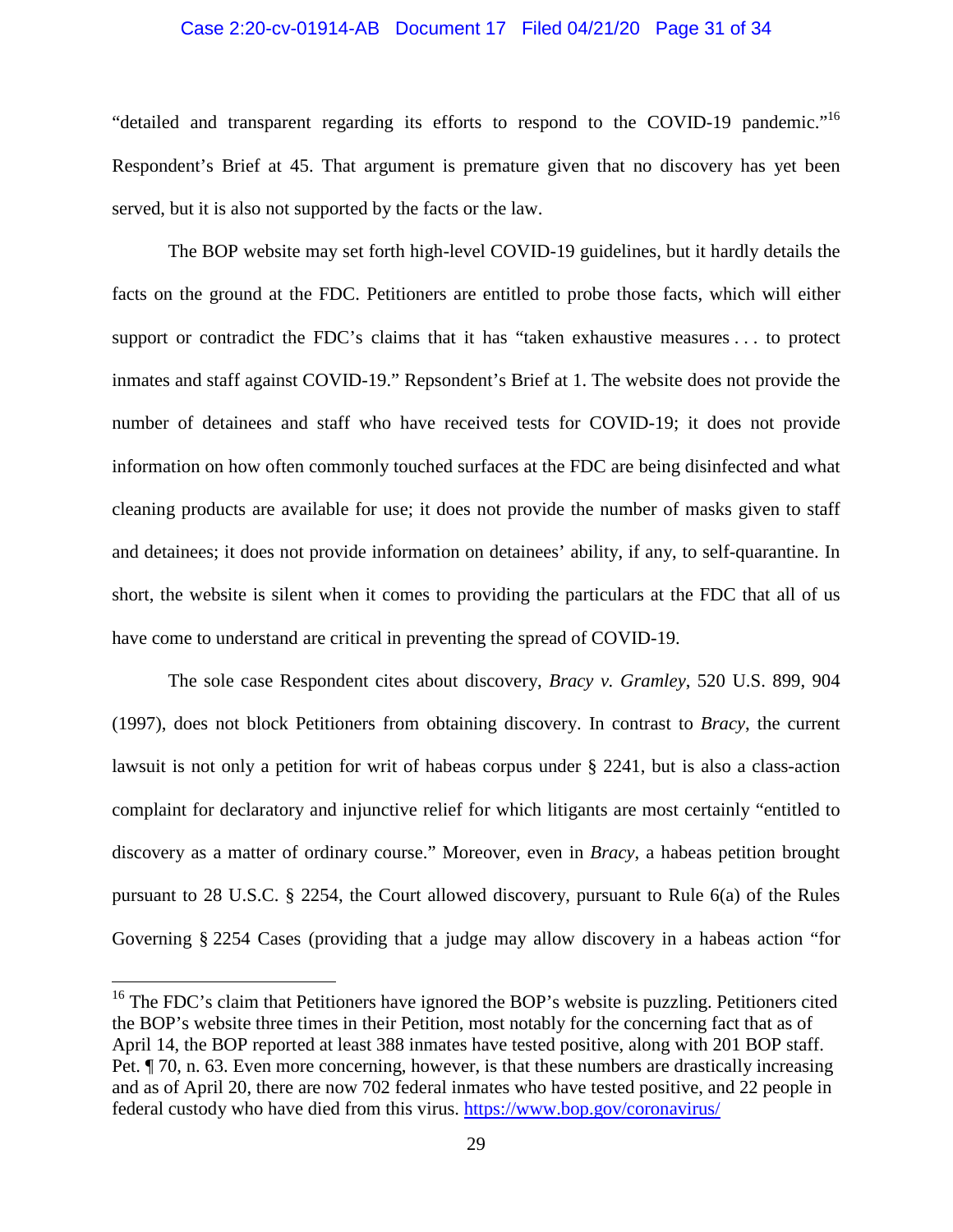#### Case 2:20-cv-01914-AB Document 17 Filed 04/21/20 Page 32 of 34

good cause"). *See generally Bracy v. Gramley*, 520 U.S. 899, 908-09 (1997) ("'[W]here specific allegations before the court show reason to believe that the petitioner may, if the facts are fully developed, be able to demonstrate that he is . . . entitled to relief, it is the duty of the courts to provide the necessary facilities and procedures for an adequate inquiry.'") (quoting *Harris v. Nelson*, 394 U.S. 286, 299 (1969)). Here, in the midst of a pandemic, where Petitioners have already asserted disturbing facts about the lack of testing at the FDC, their inability to practice social distancing, the lack of what the rest of the country acknowledges to be standard sanitizing and disinfecting protocols, there is ample cause for the Court in its discretion to allow an independent inspection as well as Petitioners' proposed discovery to fill in the remaining facts that are exclusively within the possession of the FDC.

Petitioners have therefore drafted the attached discovery requests with an eye toward minimizing burdensomeness. *See* Interrogatories, attached as Exhibit A; Requests for Production of Documents, attached as Exhibit B; Notice of Deposition, attached as Exhibit  $C<sup>17</sup>$ 

### **X. Conclusion**

Every one of us recognizes that we live in a very different world than we did just a few months ago. Each of us now knows that we must take extreme measures—social distancing, wearing gloves and masks when we shop for food (if we dare go out and shop), and taking frequent hygienic measures, including handwashing and the use of hand sanitizer and wiping down surfaces with bleach cleansers—in order to protect ourselves and loved ones from contracting COVID-19. We can no longer go to work but must work from home. Many have lost employment. We cannot enjoy social engagements such as dining out, attending concerts or movies. There are no sporting events to be seen on television because all sports have been

 $17$  Some of this discovery will likely become unnecessary should the Court appoint an inspector to visit the FDC.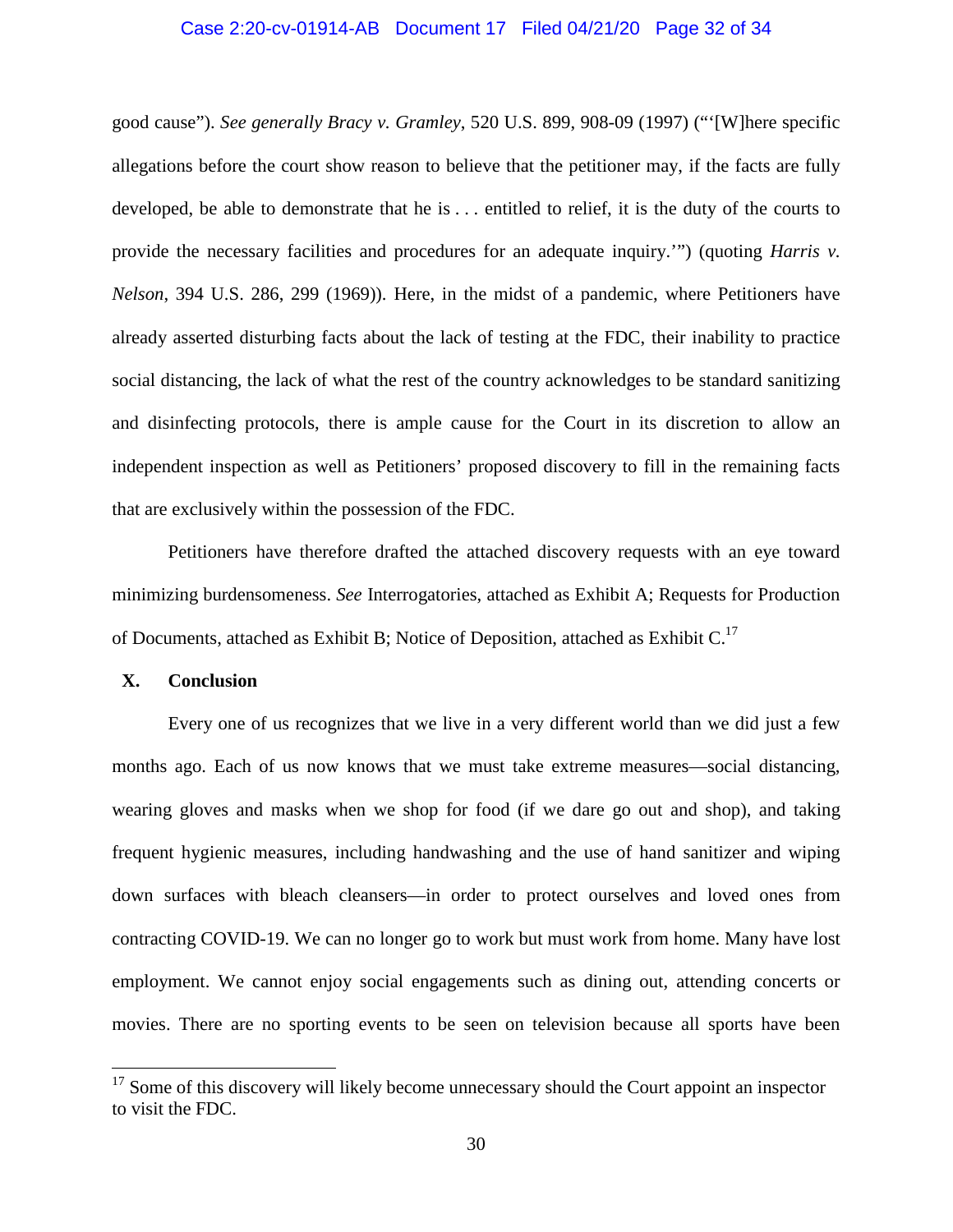#### Case 2:20-cv-01914-AB Document 17 Filed 04/21/20 Page 33 of 34

canceled. Many of us have restricted ourselves from seeing children and grandchildren because of the deadly health risks from this virus that can be so infectious it spreads before those infected are symptomatic. Given these extraordinary times, it is evident that extraordinary measures must be undertaken to ensure that lives are protected where the insidious COVID-19 virus can most easily spread like a wildfire—inside prison walls. Petitioners therefore have properly brought this Class Action Petition for Writ of Habeas Corpus to accomplish what must be done to save those lives. For all the reasons set forth in this Response, Petitioners respectfully submit that Respondent's Motion to Dismiss the Petition and Class Action Complaint is without merit and should be denied.

Respectfully submitted,

Mary M. McKenzie, Pa. Bar No. 47434 Benjamin D. Geffen, Pa. Bar No. 310134 PUBLIC INTEREST LAW CENTER 1500 JFK Blvd., Suite 802 Philadelphia, PA 19102 Tel: 215-627-7100 mmckenzie@pubintlaw.org bgeffen@pubintlaw.org

Jim Davy, Pa. Bar No. 321631 2362 E. Harold Street Philadelphia, PA 19125 Tel: 609-273-5008 jimdavy@gmail.com

*/s/ Linda Dale Hoffa* 

Linda Dale Hoffa, Pa. Bar No. 34063 Margaret Spitzer Persico, Pa. Bar No. 320178 DILWORTH PAXSON LLP 1500 Market St. Suite 3500E Philadelphia, PA 19102-2101 Tel: 215-275-7000 Fax: 215-575-7200 lhoffa@dilworthlaw.com

*Counsel for Petitioners and Proposed Class Members*

Dated: April 21, 2020